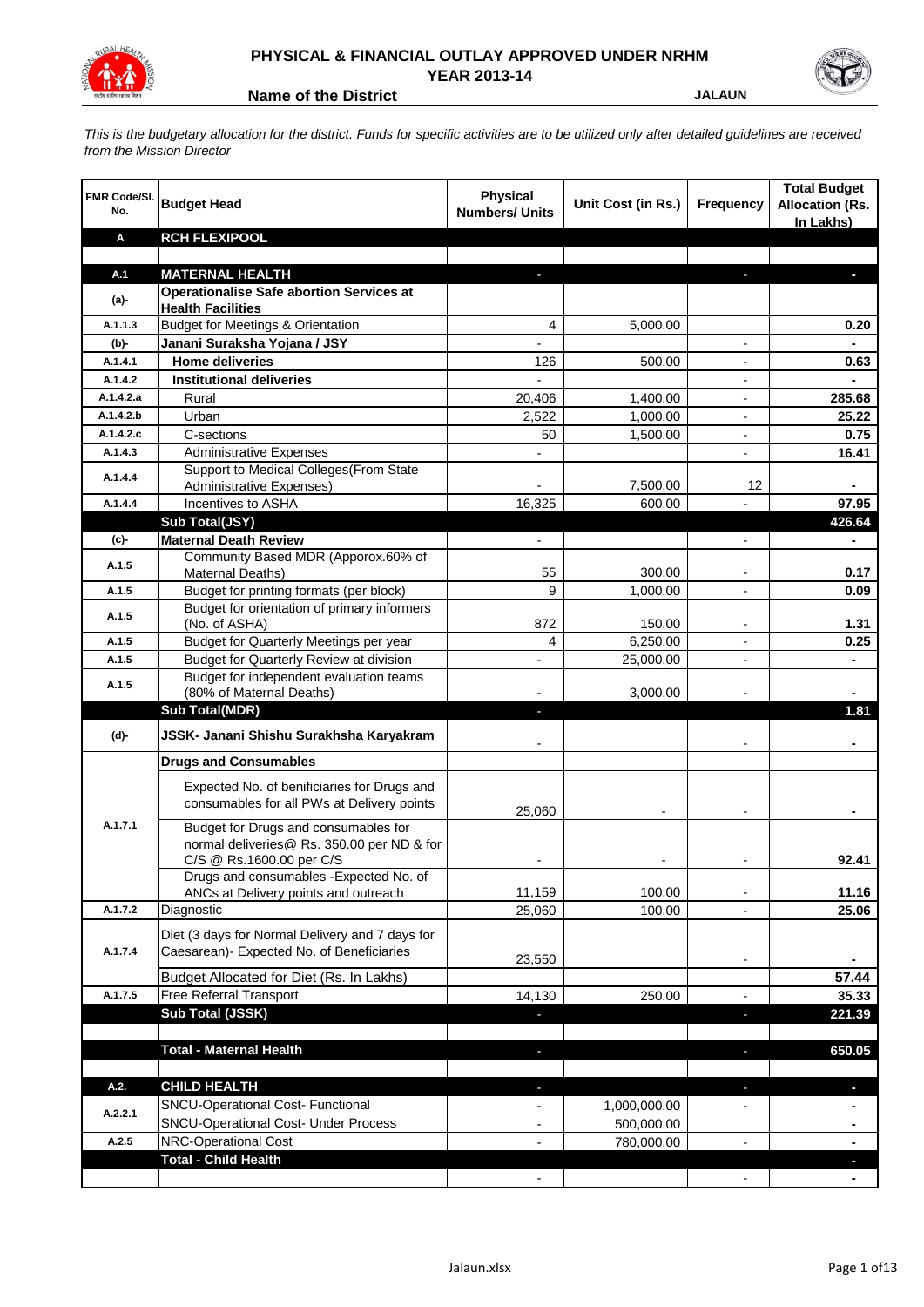| FMR Code/SI.<br>No.  | <b>Budget Head</b>                                                                                                                                                                                                                                                                                            | <b>Physical</b><br><b>Numbers/ Units</b>             | Unit Cost (in Rs.) | <b>Frequency</b>              | <b>Total Budget</b><br><b>Allocation (Rs.</b><br>In Lakhs) |
|----------------------|---------------------------------------------------------------------------------------------------------------------------------------------------------------------------------------------------------------------------------------------------------------------------------------------------------------|------------------------------------------------------|--------------------|-------------------------------|------------------------------------------------------------|
| A.3                  | <b>FAMILY PLANNING</b>                                                                                                                                                                                                                                                                                        | $\sim$                                               |                    | $\overline{\phantom{a}}$      | $\sim$                                                     |
| A.3.1                | <b>Terminal/Limiting Methods</b>                                                                                                                                                                                                                                                                              |                                                      |                    |                               |                                                            |
| A.3.1.1              | Orientation workshop, dissemination of<br>manuals on FP standards & quality<br>assurance of sterilisation services, fixed day<br>planning meeting                                                                                                                                                             | 1                                                    | 25,000.00          | $\overline{\phantom{a}}$      | 0.25                                                       |
| A.3.1.2              | Female Sterilisation Camps Proposed                                                                                                                                                                                                                                                                           | 153                                                  | 2,000.00           |                               | 3.06                                                       |
| A.3.1.3              | <b>NSV Camps Proposed</b>                                                                                                                                                                                                                                                                                     | 5                                                    | 3,500.00           |                               | 0.18                                                       |
| A.3.1.4              | <b>Compensation for Female Sterilisation</b>                                                                                                                                                                                                                                                                  | 5,664                                                | 1,000.00           | $\overline{\phantom{a}}$      | 56.64                                                      |
| A.3.1.5              | Compensation for male sterilization/NSV<br>Acceptance                                                                                                                                                                                                                                                         | 26                                                   | 1,500.00           |                               | 0.39                                                       |
| A.3.1.6              | Orientation Workshop on accreditation of<br>private providers to provide sterilization<br>services                                                                                                                                                                                                            | 1                                                    | 10,000.00          | $\blacksquare$                | 0.10                                                       |
| A.3.2                | <b>Spacing Methods</b>                                                                                                                                                                                                                                                                                        |                                                      |                    |                               | ä,                                                         |
| A.3.2.2              | IUD services at health facilities (including<br>fixed day services at Sub Centres-L1)                                                                                                                                                                                                                         | 26                                                   | 3,000.00           | $\overline{\phantom{a}}$      | 0.78                                                       |
| A.3.2.3              | IUD services at health facilities (including<br>fixed day services at Sub Centre-L1 ) No. of<br><b>IUCD</b> insertions                                                                                                                                                                                        | 18,509                                               | 20.00              |                               | 3.70                                                       |
| A.3.3                | POL for Family Planning/ Others (including<br>additional mobility support to surgeon's team<br>if req)-Budget given according to total nos.<br>of Female Sterilization Camps.                                                                                                                                 | 153                                                  | 1,000.00           |                               | 1.53                                                       |
| A.3.5.2              | <b>Performance rewards</b>                                                                                                                                                                                                                                                                                    |                                                      |                    |                               |                                                            |
|                      | Division level: Rs. 11.25 Lakh @ Rs.<br>62,500/- per division (Rs.20,000 for 1st, Rs.<br>15,000 for 2nd and Rs. 10,000 for 3rd<br>position for best performing tubectomy<br>surgeon at each division, Rs. 15,000 for<br>best performing NSV surgeon, and Rs.2000/-<br>for best SN and Rs.500/- for best ANM). |                                                      |                    |                               |                                                            |
|                      |                                                                                                                                                                                                                                                                                                               |                                                      | 62,500.00          |                               | ۰                                                          |
| A.3.5.3              | World Population Day' celebration                                                                                                                                                                                                                                                                             |                                                      |                    |                               |                                                            |
|                      | For District level activities                                                                                                                                                                                                                                                                                 | 1                                                    | 100,000.00         |                               | 1.00                                                       |
|                      | For Block level activities                                                                                                                                                                                                                                                                                    | 9                                                    | 10,000.00          | $\blacksquare$                | 0.90                                                       |
| A.3.5.4<br>A.3.5.4.2 | Other strategies/ activities<br>Orientation of district nodal officers for<br>change in FP Beema Policy-No. of<br>Workshops                                                                                                                                                                                   | 1                                                    | 10,000.00          |                               | 0.10                                                       |
|                      | <b>Total -Family Planning</b>                                                                                                                                                                                                                                                                                 | $\overline{\phantom{a}}$<br>$\overline{\phantom{a}}$ |                    | ٠<br>$\overline{\phantom{a}}$ | 68.63                                                      |
| A.4                  | ADOLESCENT REPRODUCTIVE AND<br><b>SEXUAL HEALTH / ARSH</b>                                                                                                                                                                                                                                                    |                                                      |                    | $\blacksquare$                |                                                            |
| A.4.1.4              | <b>Operating Expenses</b>                                                                                                                                                                                                                                                                                     |                                                      |                    |                               |                                                            |
|                      | For Existing Clinics                                                                                                                                                                                                                                                                                          | $\blacksquare$                                       | 2,500.00           | 12                            | ۰                                                          |
| A.4.2                | <b>School Health programme</b>                                                                                                                                                                                                                                                                                | $\blacksquare$                                       |                    | $\overline{a}$                |                                                            |
| A.4.2.1              | Dissemination of Guidelines for School<br>Health Programme (14 Nos. for each Block<br>and 7 Nos. for District Level)                                                                                                                                                                                          | 133                                                  | 75.00              | 1                             | 0.10                                                       |
| A.4.2.2              | Convergence Meeting at Block level (Twice<br>in a year)                                                                                                                                                                                                                                                       | 9                                                    | 2,500.00           | 2                             | 0.45                                                       |
| A.4.2.3              | Mobility Support (For Block Level)                                                                                                                                                                                                                                                                            | 9                                                    | 25,000.00          | 6                             | 13.50                                                      |
| A.4.3                | Other strategies/activities                                                                                                                                                                                                                                                                                   | $\overline{\phantom{a}}$                             |                    | -                             | ۰                                                          |
| A.4.3.2              | <b>Menstrual Hygiene</b>                                                                                                                                                                                                                                                                                      | $\overline{\phantom{a}}$                             |                    | ٠                             | ۰                                                          |
|                      | No.of Blocks                                                                                                                                                                                                                                                                                                  | $\overline{\phantom{a}}$                             |                    |                               |                                                            |
|                      | No.of ASHAs                                                                                                                                                                                                                                                                                                   | $\overline{\phantom{a}}$                             |                    |                               |                                                            |
|                      | One Planning & Sensitization meeting at<br>Dist.level @Rs.5000/-meeting                                                                                                                                                                                                                                       |                                                      | 5,000.00           |                               |                                                            |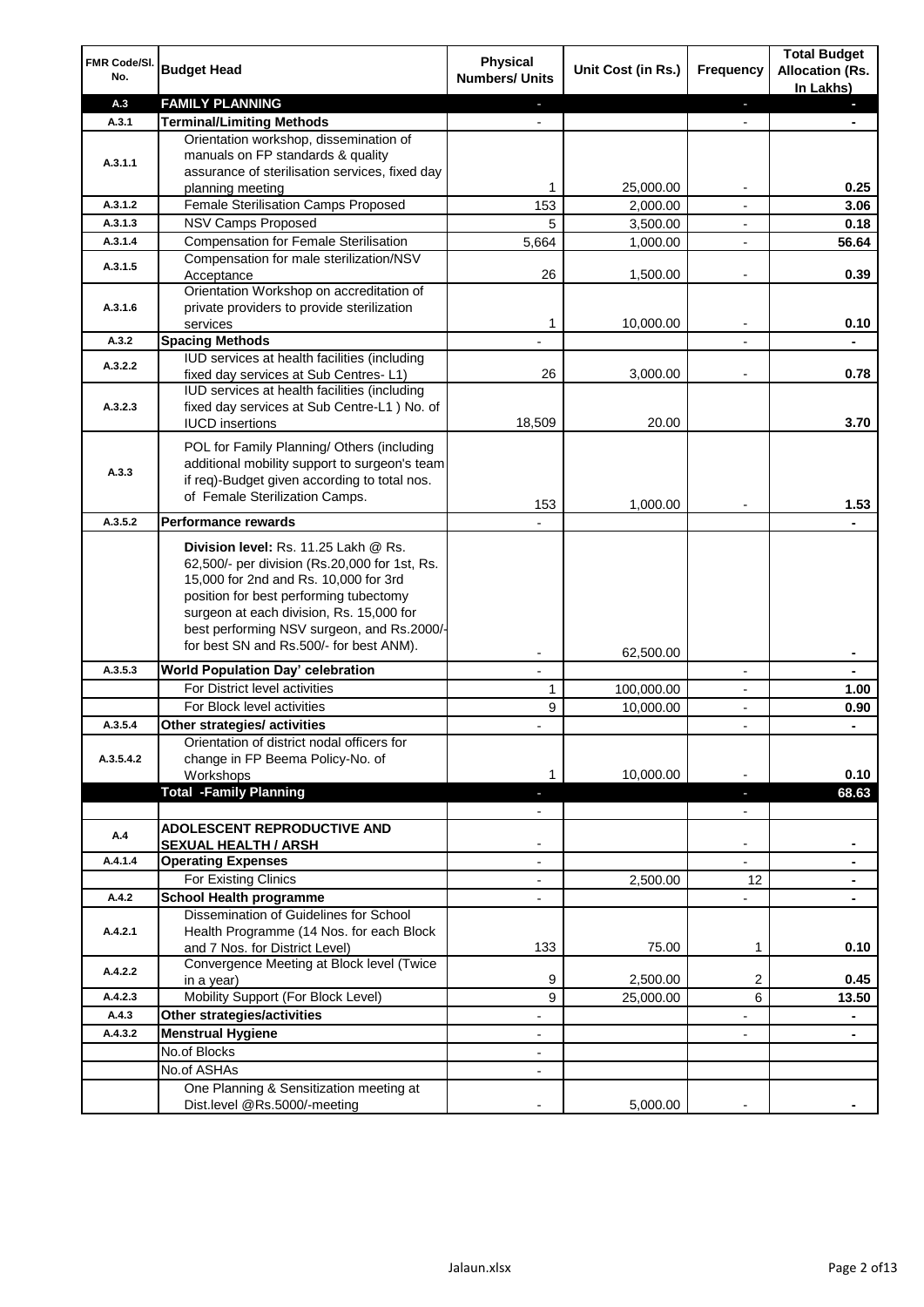| FMR Code/SI.<br>No.        | <b>Budget Head</b>                                                                                                                                        | <b>Physical</b><br><b>Numbers/ Units</b> | Unit Cost (in Rs.)     | Frequency                | <b>Total Budget</b><br><b>Allocation (Rs.</b><br>In Lakhs) |
|----------------------------|-----------------------------------------------------------------------------------------------------------------------------------------------------------|------------------------------------------|------------------------|--------------------------|------------------------------------------------------------|
|                            | One Review & Refresher meeting at<br>Dist.level @Rs.5000/-meeting                                                                                         |                                          | 5,000.00               |                          |                                                            |
|                            | Reporting Register for District & Blocks                                                                                                                  |                                          |                        |                          |                                                            |
|                            | @Rs.30/-register                                                                                                                                          |                                          | 30.00                  |                          |                                                            |
|                            | Reporting Register for ASHA @Rs.30/-regist                                                                                                                |                                          | 30.00                  |                          |                                                            |
|                            | Storage Almirahs for District & Blocks<br>@Rs.5000/- Almirahs                                                                                             | $\blacksquare$                           | 5,000.00               | $\overline{\phantom{a}}$ |                                                            |
|                            | 2 Flex banner with hanging rod per                                                                                                                        |                                          |                        |                          |                                                            |
|                            | block/Dist.@Rs.500/-banner                                                                                                                                |                                          | 500.00                 |                          |                                                            |
|                            | <b>Sub-total ARSH</b>                                                                                                                                     |                                          |                        | P.                       | 14.05                                                      |
| A.5                        | <b>URBAN RCH (focus on Urban slums)</b>                                                                                                                   |                                          |                        |                          | $\overline{\phantom{a}}$                                   |
| A.5.2                      | Human Resource for Urban Health                                                                                                                           |                                          |                        |                          |                                                            |
| A.5.2.1                    | Doctors/Mos                                                                                                                                               | 2                                        | 36,000.00              | 6                        | 4.32                                                       |
| A.5.2.4<br>A.5.2.5         | <b>ANM</b><br><b>Staff Nurse</b>                                                                                                                          | $\overline{2}$                           | 9,900.00               | 6                        | 1.19                                                       |
| A.5.2.12                   | Sweeper cum Choukidar                                                                                                                                     | 2<br>2                                   | 16,500.00<br>4,950.00  | 6<br>6                   | 1.98<br>0.59                                               |
| A.5.3                      | Operating expenses for UHP and UHC                                                                                                                        |                                          |                        |                          | $\blacksquare$                                             |
|                            | Rent @7000/Month/Centre                                                                                                                                   | 2                                        | 7,000.00               | 6                        | 0.84                                                       |
|                            | Telephone Bills @ 1000/Month/Centre                                                                                                                       | 2                                        | 1,000.00               | 6                        | 0.12                                                       |
|                            | Electricity Bills @ 1500/Month/Centre                                                                                                                     | 2                                        | 1,500.00               | 6                        | 0.18                                                       |
|                            | Contingency @ 500/Month/Centre                                                                                                                            | $\overline{2}$                           | 500.00                 | 6                        | 0.06                                                       |
|                            | <b>Total- Urban Health</b>                                                                                                                                | ٠                                        |                        | F                        | 9.28                                                       |
|                            |                                                                                                                                                           |                                          |                        |                          | $\blacksquare$                                             |
| A.7                        | <b>PNDT Activities</b>                                                                                                                                    | ٠                                        |                        | ٠                        | ٠                                                          |
| A.7.1                      | <b>Support to PC-PNDT Cells</b>                                                                                                                           | $\blacksquare$                           |                        | $\overline{\phantom{a}}$ | ٠                                                          |
|                            | <b>Divisional Level</b>                                                                                                                                   | $\overline{\phantom{a}}$                 |                        |                          | ۰                                                          |
|                            | Remuneration of Data Assistant (At Each<br>Division PC-PNDT Cell)                                                                                         |                                          | 17,000.00              | 12                       |                                                            |
|                            | Contingency for the operation of cell @<br>Rs.20000/-                                                                                                     |                                          | 20,000.00              | 1                        |                                                            |
|                            | One time office setup cost @ Rs.100000/-                                                                                                                  |                                          | 100,000.00             | 1                        |                                                            |
|                            | <b>District Level</b>                                                                                                                                     | $\blacksquare$                           |                        |                          |                                                            |
|                            | Remuneration of Data Entry Operator (At<br>Each District PC-PNDT Cell)                                                                                    | 1                                        | 10,000.00              | 12                       | 1.20                                                       |
|                            | Contingency for the operation of cell @<br>Rs.20000/-                                                                                                     | 1                                        | 20,000.00              | 1                        | 0.20                                                       |
|                            | One time office setup cost @ Rs. 50000/-                                                                                                                  | $\mathbf{1}$                             | 50,000.00              | 1                        | 0.50                                                       |
| A.7.2                      | <b>Other PNDT activities</b>                                                                                                                              |                                          |                        |                          |                                                            |
| A.7.2.3                    | Visit of division level inspection committees<br>(TA/DA of Additional Director will be<br>incurred from this amount) @ Rs.30000 for<br>10 visit in a year |                                          | 3,000.00               | 10                       |                                                            |
| A.7.2.8                    | Orientation of members of the district<br>advisory committees at Division Levels (No.<br>of Workshops)                                                    | $\overline{\phantom{a}}$                 | 25,000.00              | 1                        |                                                            |
| A.7.2.10                   | District Level Sensitization (No. of<br>Workshops)                                                                                                        |                                          | 10,000.00              | 1                        | 0.10                                                       |
|                            | <b>Total- PC-PNDT</b>                                                                                                                                     |                                          |                        |                          | 2.00                                                       |
|                            |                                                                                                                                                           |                                          |                        |                          |                                                            |
| A.8                        | <b>Human Resources</b>                                                                                                                                    |                                          |                        |                          | ÷.                                                         |
| A.8.1                      | <b>Contractual Staff &amp; Services</b>                                                                                                                   |                                          |                        |                          |                                                            |
| A.8.1.1.1.f<br>A.8.1.1.2.f | Honoraria for ANMs at Sub Centres<br>Honoraria for Staff Nurses - SNCU                                                                                    | 78                                       | 10,000.00<br>16,500.00 | 6<br>6                   | 46.80                                                      |
| A.8.1.1.2.f                | Honoraria for Staff Nurses -NRC                                                                                                                           | ÷,                                       |                        | 6                        |                                                            |
| A.8.1.2.1                  |                                                                                                                                                           | 1                                        | 16,500.00              | 6                        |                                                            |
| A.8.1.3.5.d                | Honoraria for Laboratory Technicians<br>Honoraria for Paediatricians- Child Health                                                                        |                                          | 11,880.00<br>48,000.00 | 6                        | 0.71                                                       |
| A.8.1.3.7                  | Honoraria for Dental Doctors                                                                                                                              | 1                                        | 35,000.00              | 6                        | 2.10                                                       |
| A.8.1.5.8                  | Honoraria for M.O.(Training Coordinators for<br>training NRCs/SNCUs)                                                                                      |                                          | 36,000.00              | 6                        |                                                            |
| A.8.1.7.2                  | Honoraria for X-Ray Technicians                                                                                                                           | 1                                        | 11,800.00              | 6                        | 0.71                                                       |
| A.8.1.7.4                  | <b>School Health Teams (Exclusively for SH)</b>                                                                                                           |                                          |                        |                          | ۰                                                          |
| A.8.1.7.4.a                | <b>Honoraria for Medical Officers</b>                                                                                                                     |                                          |                        |                          |                                                            |
|                            | No. of MBBS Doctors-Existing                                                                                                                              | 2                                        | 36,000.00              | 6                        | 4.32                                                       |
|                            | No. of MBBS Doctors-New                                                                                                                                   | 7                                        | 36,000.00              | 2                        | 5.04                                                       |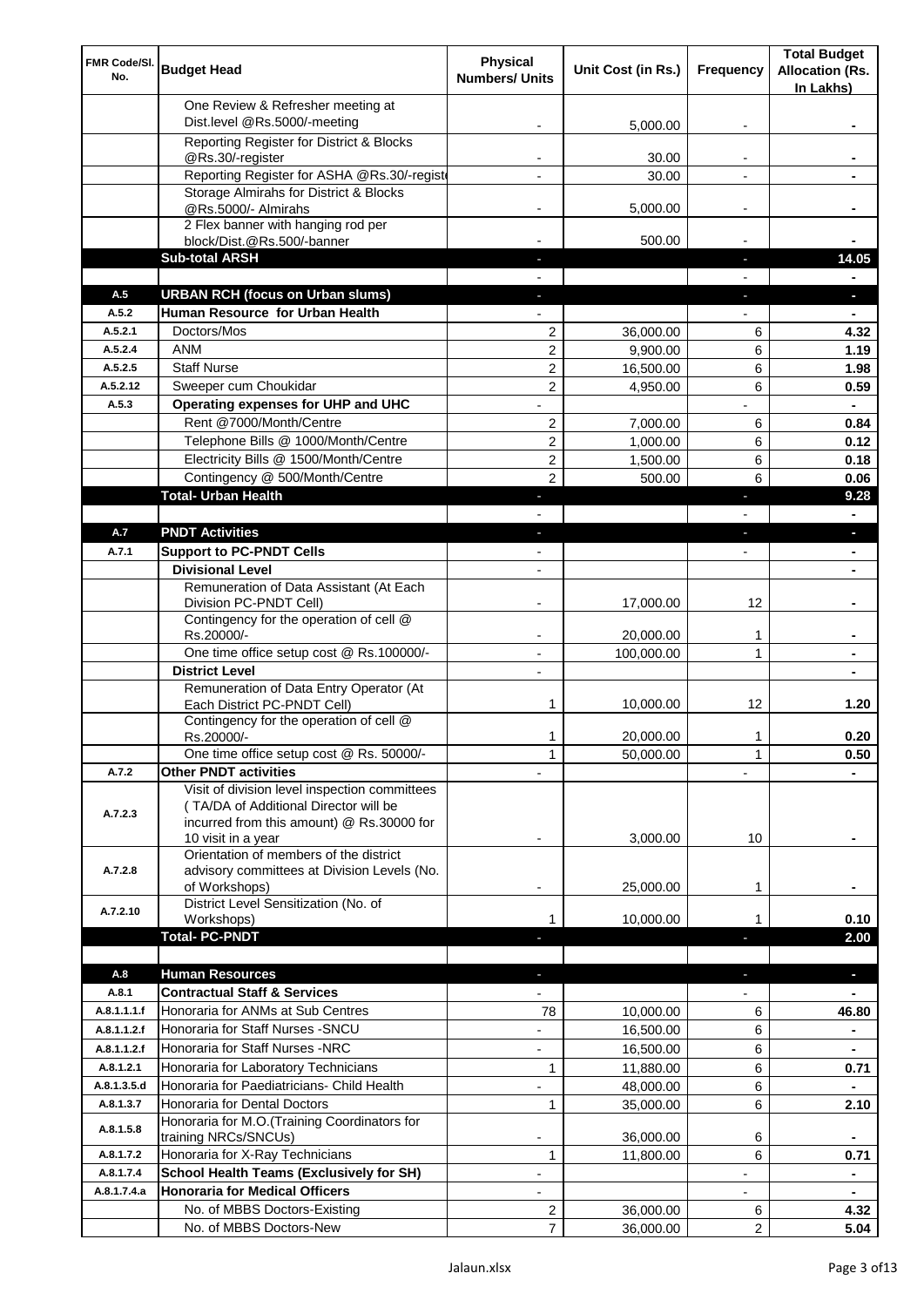| <b>Physical</b><br>FMR Code/SI.<br><b>Budget Head</b><br>Unit Cost (in Rs.)<br>Frequency<br>No.<br><b>Numbers/ Units</b><br>No. of BDS Doctors-Existing<br>7<br>35,000.00<br>6<br>9<br>No. of AYUSH Doctors-Existing<br>6<br>24,000.00<br>No. of AYUSH Doctors-New<br>9<br>2<br>24,000.00<br>$\overline{7}$<br><b>Honoraria for Physiotherapists</b><br>A.8.1.7.4.b<br>6<br>11,880.00<br>6<br>A.8.1.7.4.c<br><b>Honoraria for Dental Hygienists</b><br>11,880.00<br>A.8.1.7.4.d<br><b>Honoraria for Ophthalmic Assistants</b><br>6<br>11<br>11,880.00<br>6<br>Honoraria for Staff Nurses/GNMs-Existing<br>14<br>16,500.00<br>A.8.1.7.4.e<br>$\overline{c}$<br>Honoraria for Staff Nurses/GNMs-New<br>16,500.00<br>6<br>3<br>Honoraria for ANMs-Existing<br>10,000.00<br>A.8.1.7.4.g<br>2<br>Honoraria for ANMs-New<br>1<br>10,000.00<br>Honoraria for FP Counsellors(@ Rs.9300/-<br>A.8.1.7.5.1<br>(Rs.9000/-Honoraria and 300/-for<br>1<br>9,300.00<br>6<br>communication support)<br><b>Honoraria for ARSH Counsellors</b><br>A.8.1.7.5.2<br>6<br>12,000.00<br>6<br>A.8.1.7.5.4<br><b>Honoraria for Nutritionist-NRC</b><br>15,000.00<br>Honoraria for Staff under Routine<br>Immunization |         |                                          |  | <b>Allocation (Rs.</b> |
|----------------------------------------------------------------------------------------------------------------------------------------------------------------------------------------------------------------------------------------------------------------------------------------------------------------------------------------------------------------------------------------------------------------------------------------------------------------------------------------------------------------------------------------------------------------------------------------------------------------------------------------------------------------------------------------------------------------------------------------------------------------------------------------------------------------------------------------------------------------------------------------------------------------------------------------------------------------------------------------------------------------------------------------------------------------------------------------------------------------------------------------------------------------------------------------------|---------|------------------------------------------|--|------------------------|
|                                                                                                                                                                                                                                                                                                                                                                                                                                                                                                                                                                                                                                                                                                                                                                                                                                                                                                                                                                                                                                                                                                                                                                                              |         |                                          |  |                        |
|                                                                                                                                                                                                                                                                                                                                                                                                                                                                                                                                                                                                                                                                                                                                                                                                                                                                                                                                                                                                                                                                                                                                                                                              |         |                                          |  | In Lakhs)              |
|                                                                                                                                                                                                                                                                                                                                                                                                                                                                                                                                                                                                                                                                                                                                                                                                                                                                                                                                                                                                                                                                                                                                                                                              |         |                                          |  | 14.70                  |
|                                                                                                                                                                                                                                                                                                                                                                                                                                                                                                                                                                                                                                                                                                                                                                                                                                                                                                                                                                                                                                                                                                                                                                                              |         |                                          |  | 12.96                  |
|                                                                                                                                                                                                                                                                                                                                                                                                                                                                                                                                                                                                                                                                                                                                                                                                                                                                                                                                                                                                                                                                                                                                                                                              |         |                                          |  | 4.32                   |
|                                                                                                                                                                                                                                                                                                                                                                                                                                                                                                                                                                                                                                                                                                                                                                                                                                                                                                                                                                                                                                                                                                                                                                                              |         |                                          |  | 4.99                   |
|                                                                                                                                                                                                                                                                                                                                                                                                                                                                                                                                                                                                                                                                                                                                                                                                                                                                                                                                                                                                                                                                                                                                                                                              |         |                                          |  |                        |
|                                                                                                                                                                                                                                                                                                                                                                                                                                                                                                                                                                                                                                                                                                                                                                                                                                                                                                                                                                                                                                                                                                                                                                                              |         |                                          |  | 7.84                   |
|                                                                                                                                                                                                                                                                                                                                                                                                                                                                                                                                                                                                                                                                                                                                                                                                                                                                                                                                                                                                                                                                                                                                                                                              |         |                                          |  | 13.86                  |
|                                                                                                                                                                                                                                                                                                                                                                                                                                                                                                                                                                                                                                                                                                                                                                                                                                                                                                                                                                                                                                                                                                                                                                                              |         |                                          |  |                        |
|                                                                                                                                                                                                                                                                                                                                                                                                                                                                                                                                                                                                                                                                                                                                                                                                                                                                                                                                                                                                                                                                                                                                                                                              |         |                                          |  | 1.80                   |
|                                                                                                                                                                                                                                                                                                                                                                                                                                                                                                                                                                                                                                                                                                                                                                                                                                                                                                                                                                                                                                                                                                                                                                                              |         |                                          |  | 0.20                   |
|                                                                                                                                                                                                                                                                                                                                                                                                                                                                                                                                                                                                                                                                                                                                                                                                                                                                                                                                                                                                                                                                                                                                                                                              |         |                                          |  |                        |
|                                                                                                                                                                                                                                                                                                                                                                                                                                                                                                                                                                                                                                                                                                                                                                                                                                                                                                                                                                                                                                                                                                                                                                                              |         |                                          |  |                        |
|                                                                                                                                                                                                                                                                                                                                                                                                                                                                                                                                                                                                                                                                                                                                                                                                                                                                                                                                                                                                                                                                                                                                                                                              |         |                                          |  | 0.56                   |
|                                                                                                                                                                                                                                                                                                                                                                                                                                                                                                                                                                                                                                                                                                                                                                                                                                                                                                                                                                                                                                                                                                                                                                                              |         |                                          |  |                        |
|                                                                                                                                                                                                                                                                                                                                                                                                                                                                                                                                                                                                                                                                                                                                                                                                                                                                                                                                                                                                                                                                                                                                                                                              |         |                                          |  |                        |
|                                                                                                                                                                                                                                                                                                                                                                                                                                                                                                                                                                                                                                                                                                                                                                                                                                                                                                                                                                                                                                                                                                                                                                                              |         |                                          |  |                        |
|                                                                                                                                                                                                                                                                                                                                                                                                                                                                                                                                                                                                                                                                                                                                                                                                                                                                                                                                                                                                                                                                                                                                                                                              |         |                                          |  |                        |
| Refrigerator Mechanics-District Level<br>6<br>16,500.00                                                                                                                                                                                                                                                                                                                                                                                                                                                                                                                                                                                                                                                                                                                                                                                                                                                                                                                                                                                                                                                                                                                                      |         |                                          |  |                        |
| Cold Chain Handlers-District Level<br>1<br>6<br>9,900.00<br>A.8.1.7.7                                                                                                                                                                                                                                                                                                                                                                                                                                                                                                                                                                                                                                                                                                                                                                                                                                                                                                                                                                                                                                                                                                                        |         |                                          |  | 0.59                   |
| Vaccine Store Keepers-Division Level<br>6<br>22,000.00                                                                                                                                                                                                                                                                                                                                                                                                                                                                                                                                                                                                                                                                                                                                                                                                                                                                                                                                                                                                                                                                                                                                       |         |                                          |  |                        |
| Refrigerator Mechanics-Division Level<br>16,500.00<br>6<br>$\blacksquare$                                                                                                                                                                                                                                                                                                                                                                                                                                                                                                                                                                                                                                                                                                                                                                                                                                                                                                                                                                                                                                                                                                                    |         |                                          |  | ۰                      |
| Vaccine Van Drivers-Division Level<br>16,500.00<br>6<br>÷,                                                                                                                                                                                                                                                                                                                                                                                                                                                                                                                                                                                                                                                                                                                                                                                                                                                                                                                                                                                                                                                                                                                                   |         |                                          |  | $\blacksquare$         |
| Cold Chain Handlers-Division Level<br>9,900.00<br>6<br>$\overline{\phantom{a}}$                                                                                                                                                                                                                                                                                                                                                                                                                                                                                                                                                                                                                                                                                                                                                                                                                                                                                                                                                                                                                                                                                                              |         |                                          |  | ۰                      |
| 2<br>A.8.1.9<br><b>Honoraria for Data Entry Operators</b><br>6<br>8,800.00                                                                                                                                                                                                                                                                                                                                                                                                                                                                                                                                                                                                                                                                                                                                                                                                                                                                                                                                                                                                                                                                                                                   |         |                                          |  | 1.06                   |
| A.8.1.11.f<br><b>Honoraria for Caretakers-NRC</b><br>6<br>4,000.00<br>$\blacksquare$                                                                                                                                                                                                                                                                                                                                                                                                                                                                                                                                                                                                                                                                                                                                                                                                                                                                                                                                                                                                                                                                                                         |         |                                          |  | ä,                     |
| <b>Honoraria for Cooks-NRC</b><br>A.8.1.11.f<br>6<br>5,000.00                                                                                                                                                                                                                                                                                                                                                                                                                                                                                                                                                                                                                                                                                                                                                                                                                                                                                                                                                                                                                                                                                                                                |         |                                          |  |                        |
| TOTAL - HUMAN RESOURCE                                                                                                                                                                                                                                                                                                                                                                                                                                                                                                                                                                                                                                                                                                                                                                                                                                                                                                                                                                                                                                                                                                                                                                       |         |                                          |  | 122.56                 |
|                                                                                                                                                                                                                                                                                                                                                                                                                                                                                                                                                                                                                                                                                                                                                                                                                                                                                                                                                                                                                                                                                                                                                                                              |         |                                          |  |                        |
| <b>TRAINING</b><br>A.9<br>٠<br>٠                                                                                                                                                                                                                                                                                                                                                                                                                                                                                                                                                                                                                                                                                                                                                                                                                                                                                                                                                                                                                                                                                                                                                             |         |                                          |  | $\blacksquare$         |
|                                                                                                                                                                                                                                                                                                                                                                                                                                                                                                                                                                                                                                                                                                                                                                                                                                                                                                                                                                                                                                                                                                                                                                                              |         |                                          |  |                        |
| A.9.3<br><b>Maternal Health Training</b><br>٠<br>٠                                                                                                                                                                                                                                                                                                                                                                                                                                                                                                                                                                                                                                                                                                                                                                                                                                                                                                                                                                                                                                                                                                                                           |         |                                          |  | ٠                      |
|                                                                                                                                                                                                                                                                                                                                                                                                                                                                                                                                                                                                                                                                                                                                                                                                                                                                                                                                                                                                                                                                                                                                                                                              | A.9.3.1 | <b>Skilled Attendance at Birth / SBA</b> |  |                        |
|                                                                                                                                                                                                                                                                                                                                                                                                                                                                                                                                                                                                                                                                                                                                                                                                                                                                                                                                                                                                                                                                                                                                                                                              |         |                                          |  |                        |
| A.9.3.1.1<br>Setting up of SBA Training Centres<br>1<br>25,000.00<br>$\overline{\phantom{a}}$                                                                                                                                                                                                                                                                                                                                                                                                                                                                                                                                                                                                                                                                                                                                                                                                                                                                                                                                                                                                                                                                                                |         |                                          |  | 0.25                   |
| <b>Training of Staff Nurses in SBA</b><br>$\overline{\phantom{a}}$<br>$\overline{\phantom{0}}$                                                                                                                                                                                                                                                                                                                                                                                                                                                                                                                                                                                                                                                                                                                                                                                                                                                                                                                                                                                                                                                                                               |         |                                          |  |                        |
| A.9.3.1.4<br>Total Batches to be conducted (4 Per                                                                                                                                                                                                                                                                                                                                                                                                                                                                                                                                                                                                                                                                                                                                                                                                                                                                                                                                                                                                                                                                                                                                            |         |                                          |  |                        |
| 5<br>103,300.00<br>Batch) @ Rs.103300/ Batch                                                                                                                                                                                                                                                                                                                                                                                                                                                                                                                                                                                                                                                                                                                                                                                                                                                                                                                                                                                                                                                                                                                                                 |         |                                          |  | 5.17                   |
| <b>Safe Abortion Services Training</b><br>A.9.3.4                                                                                                                                                                                                                                                                                                                                                                                                                                                                                                                                                                                                                                                                                                                                                                                                                                                                                                                                                                                                                                                                                                                                            |         |                                          |  |                        |
| Training of Medical Officers in safe                                                                                                                                                                                                                                                                                                                                                                                                                                                                                                                                                                                                                                                                                                                                                                                                                                                                                                                                                                                                                                                                                                                                                         |         |                                          |  |                        |
| abortion<br>A.9.3.4.2                                                                                                                                                                                                                                                                                                                                                                                                                                                                                                                                                                                                                                                                                                                                                                                                                                                                                                                                                                                                                                                                                                                                                                        |         |                                          |  |                        |
| Total Batches to be conducted @ Rs.52000                                                                                                                                                                                                                                                                                                                                                                                                                                                                                                                                                                                                                                                                                                                                                                                                                                                                                                                                                                                                                                                                                                                                                     |         |                                          |  |                        |
| 52,000.00<br>/batch                                                                                                                                                                                                                                                                                                                                                                                                                                                                                                                                                                                                                                                                                                                                                                                                                                                                                                                                                                                                                                                                                                                                                                          |         |                                          |  |                        |
| RTI / STI Training<br>A.9.3.5<br>$\overline{a}$                                                                                                                                                                                                                                                                                                                                                                                                                                                                                                                                                                                                                                                                                                                                                                                                                                                                                                                                                                                                                                                                                                                                              |         |                                          |  |                        |
| Training of Medical Officers in RTI/STI                                                                                                                                                                                                                                                                                                                                                                                                                                                                                                                                                                                                                                                                                                                                                                                                                                                                                                                                                                                                                                                                                                                                                      |         |                                          |  |                        |
| A.9.3.5.3<br>Total Batches to be conducted @ Rs.72600                                                                                                                                                                                                                                                                                                                                                                                                                                                                                                                                                                                                                                                                                                                                                                                                                                                                                                                                                                                                                                                                                                                                        |         |                                          |  |                        |
| 72,600.00<br>/batch<br>1                                                                                                                                                                                                                                                                                                                                                                                                                                                                                                                                                                                                                                                                                                                                                                                                                                                                                                                                                                                                                                                                                                                                                                     |         |                                          |  | 0.73                   |
| Sub Total - Maternal Health Training                                                                                                                                                                                                                                                                                                                                                                                                                                                                                                                                                                                                                                                                                                                                                                                                                                                                                                                                                                                                                                                                                                                                                         |         |                                          |  | 6.14                   |
|                                                                                                                                                                                                                                                                                                                                                                                                                                                                                                                                                                                                                                                                                                                                                                                                                                                                                                                                                                                                                                                                                                                                                                                              |         |                                          |  |                        |
| A.9.5<br><b>Child Health Training</b>                                                                                                                                                                                                                                                                                                                                                                                                                                                                                                                                                                                                                                                                                                                                                                                                                                                                                                                                                                                                                                                                                                                                                        |         |                                          |  |                        |
| <b>F-IMNCI Training for Medical Officers</b><br>A.9.5.2.2                                                                                                                                                                                                                                                                                                                                                                                                                                                                                                                                                                                                                                                                                                                                                                                                                                                                                                                                                                                                                                                                                                                                    |         |                                          |  |                        |
| <b>Total Training Load</b>                                                                                                                                                                                                                                                                                                                                                                                                                                                                                                                                                                                                                                                                                                                                                                                                                                                                                                                                                                                                                                                                                                                                                                   |         |                                          |  |                        |
| <b>Batch Size/Participants</b><br>16                                                                                                                                                                                                                                                                                                                                                                                                                                                                                                                                                                                                                                                                                                                                                                                                                                                                                                                                                                                                                                                                                                                                                         |         |                                          |  |                        |
| No. of Batches<br>212,900.00<br>$\overline{a}$                                                                                                                                                                                                                                                                                                                                                                                                                                                                                                                                                                                                                                                                                                                                                                                                                                                                                                                                                                                                                                                                                                                                               |         |                                          |  |                        |
| Total Batches to be observed(25% of                                                                                                                                                                                                                                                                                                                                                                                                                                                                                                                                                                                                                                                                                                                                                                                                                                                                                                                                                                                                                                                                                                                                                          |         |                                          |  |                        |
| 7,500.00<br>organized batches)<br>$\overline{\phantom{a}}$                                                                                                                                                                                                                                                                                                                                                                                                                                                                                                                                                                                                                                                                                                                                                                                                                                                                                                                                                                                                                                                                                                                                   |         |                                          |  |                        |
| A.9.5.2.3<br><b>F-IMNCI Training for Staff Nurses</b><br>$\overline{\phantom{a}}$<br>$\overline{\phantom{a}}$                                                                                                                                                                                                                                                                                                                                                                                                                                                                                                                                                                                                                                                                                                                                                                                                                                                                                                                                                                                                                                                                                |         |                                          |  | ۰                      |
| <b>Total Training Load</b><br>$\overline{\phantom{a}}$                                                                                                                                                                                                                                                                                                                                                                                                                                                                                                                                                                                                                                                                                                                                                                                                                                                                                                                                                                                                                                                                                                                                       |         |                                          |  |                        |
| <b>Batch Size/Participants</b>                                                                                                                                                                                                                                                                                                                                                                                                                                                                                                                                                                                                                                                                                                                                                                                                                                                                                                                                                                                                                                                                                                                                                               |         |                                          |  |                        |
| No. of Batches<br>206,900.00<br>$\overline{\phantom{a}}$<br>$\overline{\phantom{a}}$                                                                                                                                                                                                                                                                                                                                                                                                                                                                                                                                                                                                                                                                                                                                                                                                                                                                                                                                                                                                                                                                                                         |         |                                          |  | ۰                      |
| Total Batches to be observed(25% of                                                                                                                                                                                                                                                                                                                                                                                                                                                                                                                                                                                                                                                                                                                                                                                                                                                                                                                                                                                                                                                                                                                                                          |         |                                          |  |                        |
| 7,500.00<br>organized batches)                                                                                                                                                                                                                                                                                                                                                                                                                                                                                                                                                                                                                                                                                                                                                                                                                                                                                                                                                                                                                                                                                                                                                               |         |                                          |  |                        |
| IMNCI Plus(CCSP)-10 Days TOT for<br>A.9.5.5.2.a                                                                                                                                                                                                                                                                                                                                                                                                                                                                                                                                                                                                                                                                                                                                                                                                                                                                                                                                                                                                                                                                                                                                              |         |                                          |  |                        |
| <b>Physicians</b>                                                                                                                                                                                                                                                                                                                                                                                                                                                                                                                                                                                                                                                                                                                                                                                                                                                                                                                                                                                                                                                                                                                                                                            |         |                                          |  |                        |
| <b>Total Training Load</b><br><b>Batch Size/Participants</b><br>24                                                                                                                                                                                                                                                                                                                                                                                                                                                                                                                                                                                                                                                                                                                                                                                                                                                                                                                                                                                                                                                                                                                           |         |                                          |  |                        |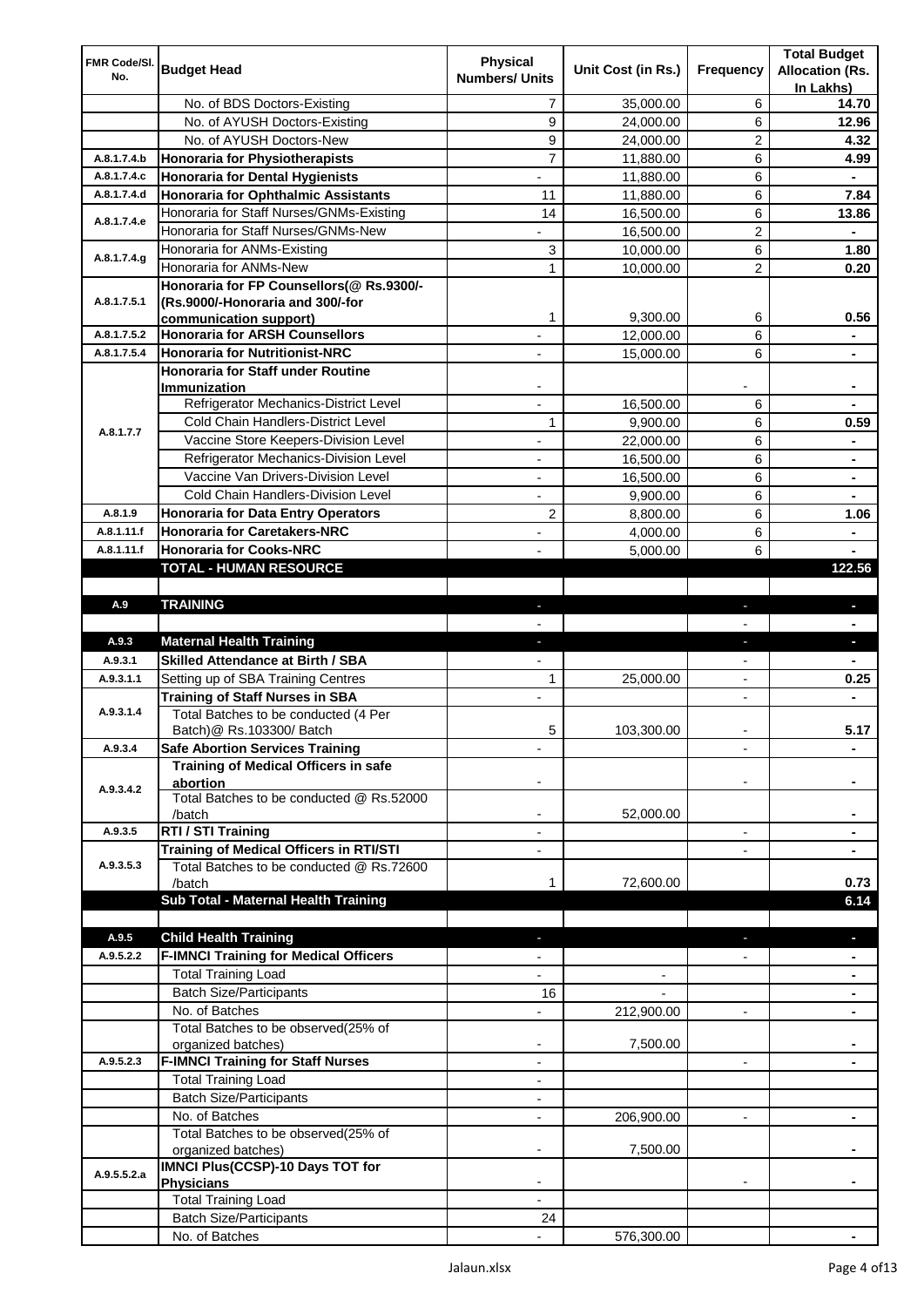| <b>FMR Code/SI.</b><br>No. | <b>Budget Head</b>                                                             | Physical<br><b>Numbers/ Units</b> | Unit Cost (in Rs.) | Frequency                | <b>Total Budget</b><br><b>Allocation (Rs.</b><br>In Lakhs) |
|----------------------------|--------------------------------------------------------------------------------|-----------------------------------|--------------------|--------------------------|------------------------------------------------------------|
|                            | Total Batches to be observed(25% of                                            |                                   |                    |                          |                                                            |
|                            | organized batches)<br>Sub Total- Child Health Training                         |                                   | 11,000.00          |                          |                                                            |
|                            |                                                                                |                                   |                    |                          |                                                            |
| A.9.7                      | Adolescent Reproductive and Sexual Health/<br><b>ARSH Training</b>             |                                   |                    |                          |                                                            |
|                            | <b>ARSH training for ANMs/LHVs</b>                                             |                                   |                    |                          |                                                            |
| A.9.7.4                    | Total Batches to be conducted@ Rs.71000/<br><b>Batch</b>                       | 3                                 | 71,000.00          |                          | 2.13                                                       |
|                            | <b>Sub Total- ARSH Training</b>                                                |                                   |                    |                          | 2.13                                                       |
|                            |                                                                                |                                   |                    |                          |                                                            |
| A.9.8.4.2                  | <b>Clinical Establishment Act</b>                                              | 1                                 | 798,000.00         |                          | 7.98                                                       |
|                            |                                                                                |                                   |                    |                          |                                                            |
|                            | <b>TOTAL - Training</b>                                                        |                                   |                    |                          | 16.25                                                      |
|                            |                                                                                |                                   |                    |                          |                                                            |
| A.10                       | <b>PROGRAMME MANAGEMENT</b>                                                    |                                   |                    |                          |                                                            |
| A.10.2                     | District Programme Management Support                                          |                                   |                    |                          |                                                            |
|                            | Unit<br><b>Contractual Staffs for DPMSU</b>                                    |                                   |                    |                          |                                                            |
| A.10.2.1                   | Honoraria for District Programme Manager                                       | 1                                 | 32,700.00          | 6                        | 1.96                                                       |
| A.10.2.2                   | Honoraria for District Accounts Manager                                        | 1                                 | 26,650.00          | 6                        | 1.60                                                       |
| A.10.2.3                   | Honoraria for District Data Manager(District                                   |                                   |                    |                          |                                                            |
|                            | Data cum Account Assistant)                                                    | 1                                 | 18,150.00          | 6                        | 1.09                                                       |
| A.10.2.7                   | Honoraria for Office Assistant                                                 | 1                                 | 7,000.00           | 6                        | 0.42                                                       |
| A.10.2.8.1                 | Operational Expenses for DPMU unit<br>Honoraria for District Community Process | 1                                 | 75,000.00          | 6                        | 4.50                                                       |
| A.10.2.8.2                 | Manager                                                                        | 1                                 | 26,650.00          | 6                        | 1.60                                                       |
|                            | <b>Sub Total - DPMU</b>                                                        |                                   |                    |                          | 11.17                                                      |
|                            |                                                                                |                                   |                    |                          |                                                            |
| A.10.3                     | <b>Block Programme Management Unit (BPMU)</b>                                  | $\blacksquare$                    |                    | $\overline{\phantom{a}}$ | $\blacksquare$                                             |
| A.10.3.1                   | Honoraria for Block Programme Managers                                         | 9                                 | 20,000.00          | 6                        | 10.80                                                      |
| A.10.3.2                   | Honoraria for Block Accounts Managers                                          | 9                                 | 10,000.00          | 6                        | 5.40                                                       |
|                            | <b>Sub Total - DPMU</b>                                                        | J,                                |                    | J,                       | 16.20                                                      |
|                            |                                                                                |                                   |                    |                          |                                                            |
| A.10.6                     | <b>Concurrent Audit System</b><br>Budget For Block Units(Rs. 1500 per          | $\blacksquare$                    |                    | $\blacksquare$           | ۰                                                          |
|                            | Block/Quarter)                                                                 | 9                                 | 1,500.00           | 4                        | 0.54                                                       |
|                            | Budget For District (District HO Rs.                                           |                                   |                    |                          |                                                            |
|                            | 4500/Month)                                                                    | 1                                 | 4,500.00           | 12                       | 0.54                                                       |
|                            | <b>Sub Total - Concurrent Audit</b>                                            |                                   |                    |                          | 1.08                                                       |
| A.10.7                     | <b>Mobility Support, Field Visits</b>                                          | $\overline{\phantom{a}}$          |                    | $\overline{\phantom{a}}$ | ۰                                                          |
|                            | Mobility Support-DPMU/District (2 Vehicles                                     |                                   |                    |                          |                                                            |
| A.10.7.2                   | per District per month)                                                        | 2                                 | 25,000.00          | 12                       | 6.00                                                       |
| A.10.7.3                   | Mobility Support-BPMU/Block (1 Vehicle per                                     |                                   |                    |                          |                                                            |
|                            | District per Month)<br>Mobility Support for Div.PMU Division & AD              | 9                                 | 25,000.00          | 12                       | 27.00                                                      |
| A.10.7.4.1                 | Offices( 1 vehicle per Division)                                               |                                   | 25,000.00          | 12                       |                                                            |
|                            | Sub Total - Mobility Support, Field Visits                                     |                                   |                    |                          | 33.00                                                      |
|                            |                                                                                |                                   |                    |                          |                                                            |
|                            | <b>TOTAL - Programme Management</b>                                            |                                   |                    | r.                       | 61.45                                                      |
|                            |                                                                                |                                   |                    |                          |                                                            |
|                            | <b>GRAND TOTAL- RCH FLEXIPOOL</b>                                              |                                   |                    | J,                       | 944.27                                                     |
|                            |                                                                                |                                   |                    | $\blacksquare$           |                                                            |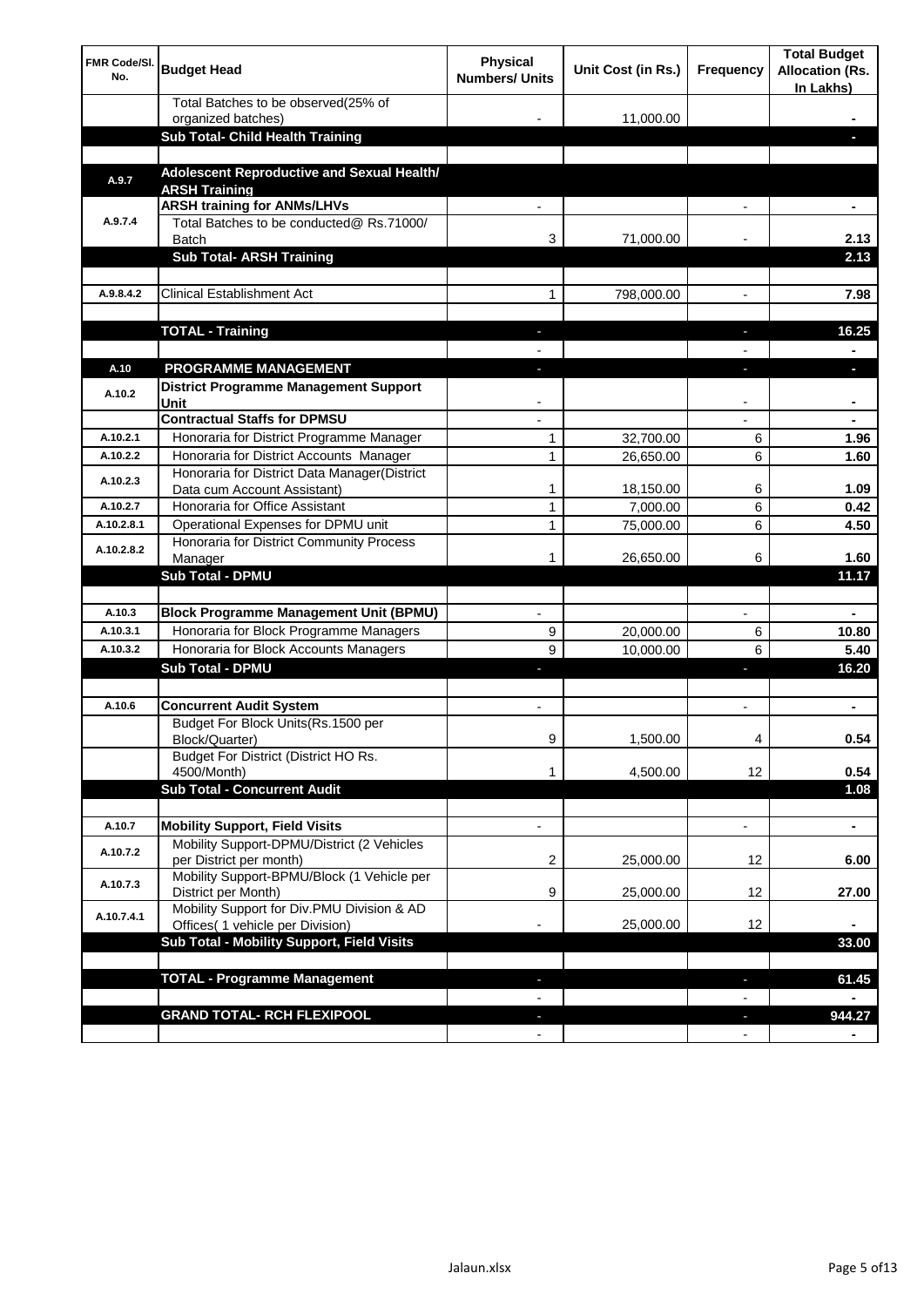| FMR Code/SI.<br>No. | <b>Budget Head</b>                                                                                                          | <b>Physical</b><br><b>Numbers/ Units</b> | Unit Cost (in Rs.) | Frequency                | <b>Total Budget</b><br><b>Allocation (Rs.</b><br>In Lakhs) |
|---------------------|-----------------------------------------------------------------------------------------------------------------------------|------------------------------------------|--------------------|--------------------------|------------------------------------------------------------|
| в                   | <b>MISSION FLEXIPOOL</b>                                                                                                    |                                          |                    | ٠                        |                                                            |
| <b>B1</b>           | ASHA                                                                                                                        |                                          |                    |                          |                                                            |
| B1.1.1.4.2          | ASHA State Trainers - TOT (Module VI&VII)-                                                                                  |                                          |                    |                          |                                                            |
|                     | National Level-Cost of TA/DA                                                                                                |                                          | 15,000.00          |                          |                                                            |
| B1.1.3.3            | <b>Incentive for FP</b><br>Incentive for ASHA @ Rs. 1000 if a couple                                                        |                                          |                    |                          |                                                            |
| B1.1.3.3.1          | adopts permanent methods after 02<br>children(Assumed that 15.56 % clients<br>adopts permanent methods after 02             | 885                                      | 1,000.00           |                          | 8.85                                                       |
| B1.1.3.5            | children).<br>Other incentive                                                                                               |                                          |                    |                          |                                                            |
|                     |                                                                                                                             |                                          |                    |                          |                                                            |
| B1.1.3.5.1          | On taking Complicated On pregnancy cases<br>or New born cases to the health facility<br>@Rs.150/- case (up to 3 cases/year) | 1,381                                    | 150.00             | 3                        | 6.21                                                       |
| B1.1.3.5.3          | Birth & Death Registration (For 30 birth & 9<br>deaths/ASHA) -Amount Approved 90% Only                                      | 1,381                                    | 180.00             |                          | 2.24                                                       |
| B1.1.3.5.5          | TA/DA for attending Monthly Meetings<br>@Rs.100/Meeting - Amount Approved 90%<br>Only                                       | 1,381                                    | 100.00             | 12                       | 14.91                                                      |
|                     | Maternal Death Audit Information                                                                                            |                                          |                    |                          |                                                            |
| B1.1.3.5.6          | (@Rs.200/Case)-Amount Approved 50%                                                                                          |                                          |                    |                          |                                                            |
|                     | Only                                                                                                                        | 91                                       | 200.00             |                          | 0.09                                                       |
| B1.1.3.5.12         | Incentives to ASHA Sangini(@Rs.150 for                                                                                      |                                          | 3,000.00           | 10                       |                                                            |
| B1.1.3.6            | one field visit and 20 visits per month)<br><b>Other Activities</b>                                                         |                                          |                    |                          |                                                            |
|                     | ASHA Divas/Annual ASHA Samellan-                                                                                            |                                          |                    |                          |                                                            |
| B1.1.3.6.1          | (Amount Approved 70% Only)                                                                                                  | 1,381                                    | 250.00             |                          | 2.42                                                       |
|                     | <b>ASHA Payment Voucher</b>                                                                                                 | 1,381                                    | 25.00              |                          | 0.35                                                       |
| B1.1.3.6.3          | <b>ASHA Master Payment Register</b>                                                                                         | 9                                        | 150.00             |                          | 0.01                                                       |
|                     | <b>ASHA Sangini Format</b>                                                                                                  | 49                                       | 50.00              |                          | 0.02                                                       |
| B1.1.4              | Awards to ASHA's/Link workers                                                                                               | 9                                        | 5,000.00           | $\overline{a}$           | 0.45                                                       |
| B1.1.5              | <b>ASHA Resource Centre/ASHA Mentoring</b><br>Group<br>Mobility Costs ASHA Mentoring Group for                              | -                                        |                    | $\overline{\phantom{a}}$ | $\blacksquare$                                             |
| B1.1.5.4            | district*4 meetings@Rs.2500/meeting                                                                                         | 4                                        | 2,500.00           |                          | 0.10                                                       |
|                     | Sub Total - ASHA                                                                                                            |                                          |                    |                          | 35.66                                                      |
|                     |                                                                                                                             |                                          |                    |                          |                                                            |
| <b>B2</b>           | <b>Untied Funds</b>                                                                                                         |                                          |                    |                          |                                                            |
| B <sub>2.1</sub>    | No. of CHCs/SDH and Amount Approved 71%<br>Only                                                                             | 14                                       | 50,000.00          | 1                        | 4.97                                                       |
| <b>B2.2</b>         | No. of PHCs and Amount Approved 93% Only                                                                                    | 30                                       | 25,000.00          | 1                        | 6.98                                                       |
|                     | No. of Sub Centres and Amount Approved                                                                                      |                                          |                    |                          |                                                            |
| B <sub>2.3</sub>    | 46% Only                                                                                                                    | 277                                      | 10,000.00          | 1                        | 12.74                                                      |
| B <sub>2.4</sub>    | No. of VHNSCs and Amount Approved 36%                                                                                       |                                          |                    |                          |                                                            |
|                     | Only                                                                                                                        | 564                                      | 10,000.00          | 1                        | 20.30                                                      |
|                     | <b>Sub Total - Untied Funds</b>                                                                                             |                                          |                    |                          | 44.99                                                      |
|                     | <b>Annual Maintenance Grants</b>                                                                                            |                                          |                    |                          |                                                            |
| <b>B.3</b>          |                                                                                                                             | ÷.                                       |                    |                          | J.                                                         |
| <b>B3.1</b>         | No. of CHCs and Amount Approved 70% Only                                                                                    | 14                                       | 100,000.00         | 1                        | 9.80                                                       |
| <b>B3.2</b>         | No. of PHCs and Amount Approved 69% Only                                                                                    | 36                                       | 50,000.00          | 1                        | 12.42                                                      |
| <b>B3.3</b>         | No. of Sub Centres and Amount Approved<br>49% Only                                                                          | 242                                      | 10,000.00          | 1                        | 11.86                                                      |
|                     | Sub Total - AMG                                                                                                             |                                          |                    |                          | 34.08                                                      |
|                     |                                                                                                                             |                                          |                    |                          |                                                            |
| <b>B.6</b>          | <b>Corpus Grants to HMS/RKS</b>                                                                                             | ÷.                                       |                    | J,                       | ٠                                                          |
| B6.1                | District Hospitals (DH+DWH)<br>Amount Approved for District Hospitals                                                       | 2                                        |                    |                          |                                                            |
|                     |                                                                                                                             |                                          |                    |                          | 5.48                                                       |
| B6.2                | No. of CHCs and Amount Approved 90% Only                                                                                    | 14                                       | 100,000.00         | $\mathbf{1}$             | 12.60                                                      |
| B6.3                | No. of PHCs and Amount Approved 90% Only                                                                                    | 30                                       | 50,000.00          | 1                        | 13.50                                                      |
|                     | <b>Sub Total - HMS/RKS</b>                                                                                                  |                                          |                    |                          | 31.58                                                      |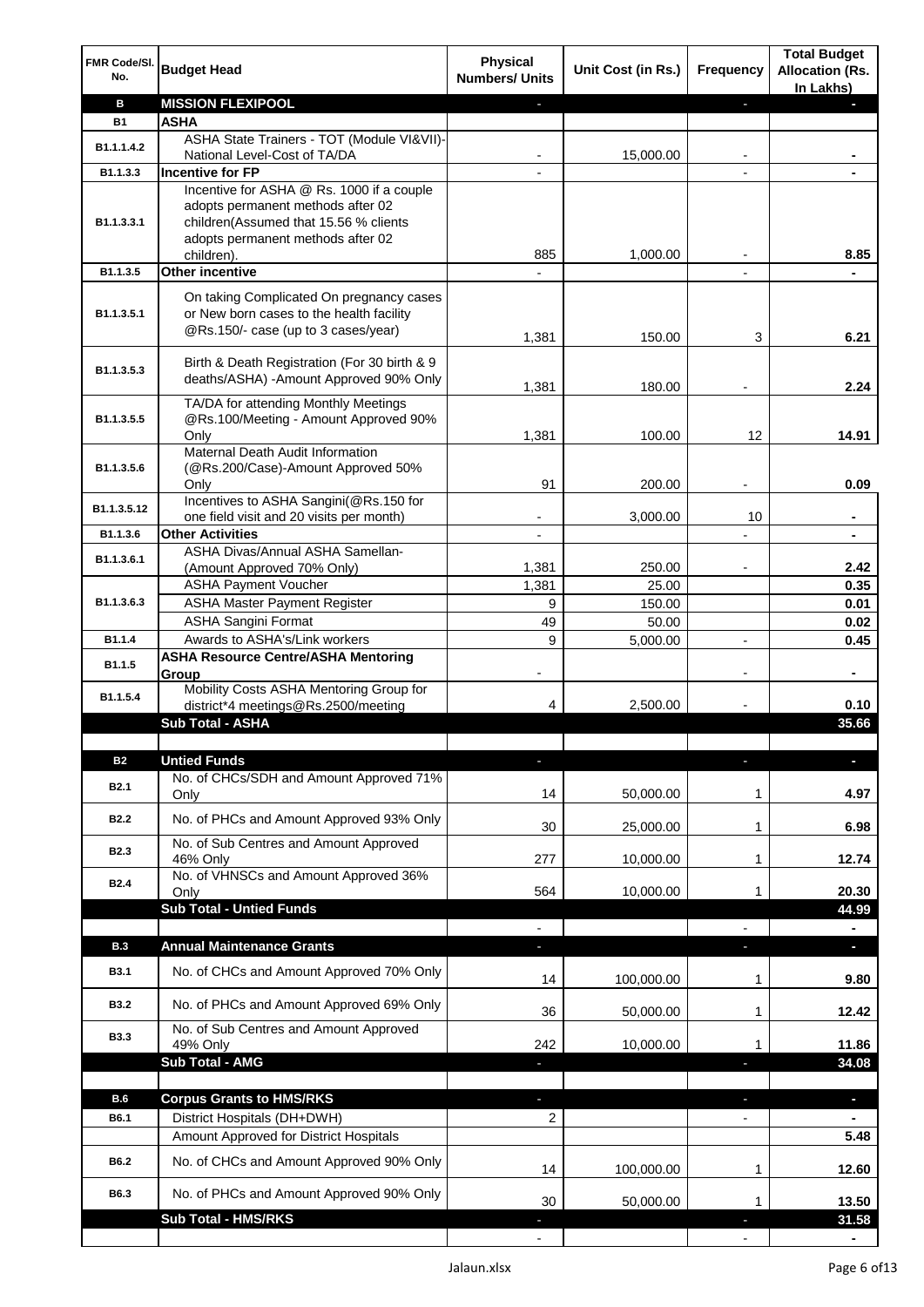| FMR Code/SI.<br>No. | <b>Budget Head</b>                                                                                                                | <b>Physical</b><br><b>Numbers/ Units</b> | Unit Cost (in Rs.) | <b>Frequency</b>         | <b>Total Budget</b><br><b>Allocation (Rs.</b><br>In Lakhs) |
|---------------------|-----------------------------------------------------------------------------------------------------------------------------------|------------------------------------------|--------------------|--------------------------|------------------------------------------------------------|
| <b>B9</b>           | <b>Mainstreaming of AYUSH</b>                                                                                                     | $\blacksquare$                           |                    | ٠                        | ٠                                                          |
| <b>B.9.1</b>        | <b>Medical Officers (Only AYUSH)</b>                                                                                              | $\blacksquare$                           |                    | $\blacksquare$           |                                                            |
| B.9.1.1             | <b>Contractual Medical Officers</b>                                                                                               | 25                                       | 24,000.00          | 6                        | 36.00                                                      |
| <b>B.9.2</b>        | <b>AYUSH Pharmacists</b>                                                                                                          | 13                                       | 9,000.00           | 6                        | 7.02                                                       |
|                     | <b>Sub Total (AYUSH)</b>                                                                                                          | ٠                                        |                    | ı                        | 43.02<br>۰                                                 |
| <b>B10</b>          | <b>IEC-BCC Activities</b>                                                                                                         | r.                                       |                    | ı                        | ÷.                                                         |
|                     | Implementation of BCC/IEC Activities at                                                                                           |                                          |                    |                          |                                                            |
| B.10.2              | district level                                                                                                                    |                                          |                    | $\overline{a}$           | 3.00                                                       |
| B.10.5.2            | Printing of WIFS Cards, Referral Slips, etc                                                                                       | $\blacksquare$                           |                    | $\overline{\phantom{a}}$ | ٠                                                          |
|                     | WIFS Cards for School Children(No. of Cards)                                                                                      |                                          | 4.00               |                          |                                                            |
|                     | Sub Total (IEC/BCC)                                                                                                               |                                          |                    |                          | 3.00                                                       |
|                     |                                                                                                                                   |                                          |                    |                          |                                                            |
| <b>B15</b>          | <b>Planning, Implementation and Monitoring</b>                                                                                    |                                          |                    |                          |                                                            |
| B15.2               | <b>Quality Assurance</b>                                                                                                          |                                          |                    |                          | ۰                                                          |
| B15.2.2             | <b>Quality Assurance Committees</b>                                                                                               | $\overline{\phantom{a}}$                 |                    |                          | ۰                                                          |
|                     | <b>Division Level</b>                                                                                                             |                                          |                    |                          |                                                            |
|                     | One time establishment @ Rs. 1.00 Lakh/<br>Division (Amount Approved 50% Only)                                                    |                                          | 100,000.00         | 1                        |                                                            |
|                     | Operational Expenses @Rs. 5000/month/                                                                                             |                                          |                    |                          |                                                            |
|                     | division (Amount Approved 50% Only)                                                                                               |                                          | 5,000.00           | 12                       |                                                            |
|                     | <b>District Level</b>                                                                                                             |                                          |                    |                          |                                                            |
|                     | One time establishment @ Rs. 1.00 Lakh/<br>District (Amount Approved 50% Only)                                                    | 1                                        | 100,000.00         | 1                        | 0.50                                                       |
|                     | Operational Expenses @Rs. 5000/ Month/<br>District (Amount Approved 50% Only)                                                     | 1                                        | 5,000.00           | 12                       | 0.30                                                       |
| B15.2.4             | <b>Review meetings</b>                                                                                                            |                                          |                    |                          | ۰                                                          |
| B15.2.4.2           | <b>Division Level</b>                                                                                                             |                                          |                    | $\overline{\phantom{a}}$ | ۰                                                          |
|                     | Review meetings @ Rs 10000/- per meeting<br>for 4 meeting per division (Amount Approved<br>50% Only)                              |                                          | 10,000.00          | 4                        |                                                            |
|                     | <b>District Level</b>                                                                                                             |                                          |                    |                          |                                                            |
|                     | Review meetings @ Rs 10000/- per meeting<br>for 4 meeting per District (Amount Approved<br>50% Only)                              | 1                                        | 10,000.00          | 4                        | 0.20                                                       |
| B15.2.5             | <b>Other Block Level Activities</b>                                                                                               |                                          |                    |                          |                                                            |
| B15.2.5.1           | <b>Block QA visioning meeting (Orienting</b><br><b>Block Officials on Facility Solutions Levels-</b><br>Amount Approved 50% Only) | 1                                        | 35,000.00          | 1                        | 0.18                                                       |
| B15.2.5.2           | Quality Management System (QMS) training<br>workshop - (Amount Approved 50% Only)                                                 | 1                                        | 100,000.00         | 1                        | 0.50                                                       |
|                     | <b>Sub Total - Quality Assurance</b>                                                                                              | ٠                                        |                    | J,                       | 1.68                                                       |
|                     |                                                                                                                                   |                                          |                    |                          | ۰                                                          |
| B15.3               | <b>Monitoring and Evaluation</b>                                                                                                  |                                          |                    |                          | ۰                                                          |
| B15.3.1.6.3         | Honoraria of Data Entry Operators for MCTS                                                                                        | 9                                        | 11,000.00          | 6                        | 5.94                                                       |
| B15.3.2             | <b>Computerization HMIS and E-governance</b>                                                                                      |                                          |                    |                          |                                                            |
|                     | HMIS Operational Cost (excluding HR & Trainings)-                                                                                 |                                          |                    |                          |                                                            |
|                     | Expenses for Internet @1500/month/                                                                                                | 11                                       |                    |                          |                                                            |
|                     | computer for 951 Nos<br>Expenses for Internet Rs.750/pm/block<br>computer(new) for 820 Nos.                                       | 9                                        | 1,500.00<br>750.00 | 12<br>12                 | 1.98<br>0.81                                               |
| B15.3.2.1.a         | Expenses for Internet Data Card<br>@Rs.750/pm/Computer (new) for 75 Nos.                                                          | 1                                        | 750.00             | 12                       | 0.09                                                       |
|                     | Expenses for Internet Data Card<br>@Rs.750/pm/Computer (new) for 18 Nos.                                                          |                                          | 750.00             | 12                       |                                                            |
| B15.3.2.1.d         | Other Office and admin expenses                                                                                                   |                                          |                    |                          |                                                            |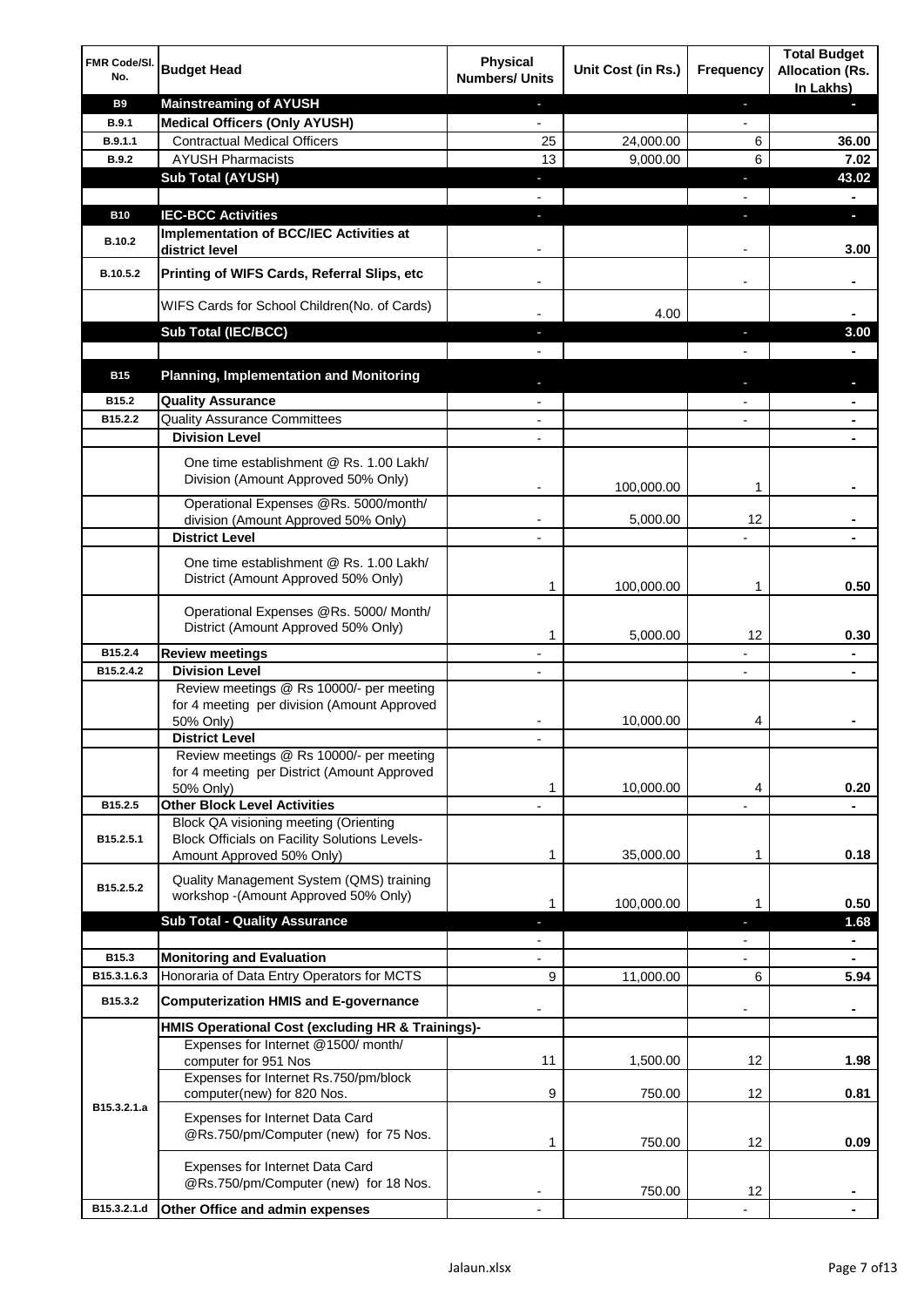| FMR Code/SI.          | <b>Budget Head</b>                                                                 | <b>Physical</b>          | Unit Cost (in Rs.) | <b>Frequency</b>         | <b>Total Budget</b><br><b>Allocation (Rs.</b> |
|-----------------------|------------------------------------------------------------------------------------|--------------------------|--------------------|--------------------------|-----------------------------------------------|
| No.                   |                                                                                    | <b>Numbers/ Units</b>    |                    |                          | In Lakhs)                                     |
|                       | Maintenance of Computers/AMC/etc -HMIS                                             |                          |                    |                          |                                               |
| B15.3.2.1.d.2         | (Block -PHC/CHC, CH, CMF (M/F) Old<br>@Rs. 4000/unit for 951 no.                   | 11                       | 4,000.00           | 1                        | 0.44                                          |
|                       | Purchase of computer consumables/Admin                                             |                          |                    |                          |                                               |
| B15.3.2.1.d.3         | Expenses @ Rs.1000.00 for 951 no.-Six                                              |                          |                    |                          |                                               |
|                       | Months<br>MCTS Operational Cost (excluding HR &                                    | 11                       | 1,000.00           | 6                        | 0.66                                          |
| B15.3.2.2.a           | Trainings)                                                                         |                          |                    |                          |                                               |
|                       | Procurement of                                                                     |                          |                    |                          |                                               |
| B15.3.2.2.b           | computers/Printers/Cartridges, etc. -                                              |                          |                    |                          |                                               |
|                       | @50,000.00/Computer Systems for 820 No.                                            | 9                        | 50,000.00          | 1                        | 4.50                                          |
|                       | Other Office and admin expenses                                                    |                          |                    |                          |                                               |
| B15.3.2.2.d           | @12,000.00 per year -820 No.(New)                                                  | 9                        | 12,000.00          | 1                        | 1.08                                          |
| B15.3.3               | Other M & E Activities                                                             |                          |                    |                          |                                               |
| B15.3.3.5             | Review Meetings for MCTS @ Rs<br>4,000/meeting for 12 meetings                     | 1                        | 4,000.00           | 12                       | 0.48                                          |
|                       | Sub Total - Monitoring and Evaluation                                              |                          |                    |                          | 15.98                                         |
|                       |                                                                                    |                          |                    |                          | $\blacksquare$                                |
| <b>B.16</b>           | <b>PROCUREMENT</b>                                                                 |                          |                    |                          | ×.                                            |
| B <sub>16.1.1</sub>   | <b>Procurement of Equipments: MH</b>                                               |                          |                    |                          | ٠                                             |
| B <sub>16.1.1.2</sub> | MVA/EVA Kits for Safe Abortion services                                            | 3                        | 2,500.00           |                          | 0.08                                          |
| B16.1.6               | <b>Equipments for ARSH/ School Health</b>                                          |                          |                    |                          | $\blacksquare$                                |
| B16.1.6.1             | Equipments for ARSH Clinics (New)                                                  |                          | 15,000.00          | 1                        | $\blacksquare$                                |
|                       | <b>Sub Total (Procurement of Equipments)</b>                                       |                          |                    |                          | 0.08                                          |
|                       |                                                                                    |                          |                    |                          |                                               |
| B.16.2.1              | Drugs & supplies for MH                                                            | $\blacksquare$           |                    | $\blacksquare$           | $\blacksquare$                                |
| B.16.2.1.2            | Drugs for Safe Abortion (No. of MMA<br>estimated in year 2013-14)                  | 432                      | 200.00             |                          | 0.86                                          |
| B.16.2.4              | <b>Supplies for IMEP</b>                                                           |                          |                    |                          |                                               |
| B.16.2.4.1            | Bio-Medical Waste Management-District                                              |                          |                    |                          |                                               |
|                       | level                                                                              | $\overline{\phantom{0}}$ |                    | $\blacksquare$           | 14.45                                         |
| B.16.2.4.2            | Bio-Medical Waste Management-CHC level                                             |                          |                    | $\blacksquare$           | 11.01                                         |
| B.16.2.4.3            | Cleaning/Washing, House keeping and<br>Laundry Management - District Level         |                          |                    | $\blacksquare$           | 23.78                                         |
| B.16.2.4.4            | Cleaning/Washing, House keeping and                                                |                          |                    |                          |                                               |
|                       | Laundry Management - CHC/PHC Level                                                 |                          |                    |                          | 14.69                                         |
|                       | <b>ASHA Drug Kits</b>                                                              |                          |                    |                          |                                               |
| B.16.2.5.2            | Drug Kit replenishment for ASHAs @ Rs.<br>300/ASHA                                 | 855                      | 300.00             |                          | 2.57                                          |
| B.16.2.6              | Drugs & supplies for WIFS                                                          |                          |                    | $\overline{\phantom{a}}$ |                                               |
|                       | For Govt. & Govt. aided Schools (Classes VI                                        |                          |                    |                          |                                               |
|                       | to XII)<br><b>Total Beneficiaries</b>                                              |                          |                    |                          |                                               |
|                       | IFA Tables Required at District (                                                  | 69,633                   |                    |                          |                                               |
| B.16.2.6.1            | Beneficiary* 52 Tabs)                                                              | 3,620,926                | 0.12               | $\overline{\phantom{a}}$ | 4.35                                          |
| B.16.2.6.2            | Albendazole Tablets Required at District                                           |                          |                    |                          |                                               |
| B.16.2.7              | (Beneficiary *2 Tabs)<br>Drugs & Supplies under SHP                                | 139,266                  | 1.00               |                          | 1.39                                          |
|                       | <b>For Aganwadi Centres</b>                                                        |                          |                    |                          |                                               |
|                       | Expected No. of Children at AWCs                                                   | 35,800                   |                    |                          | ٠                                             |
|                       | No. of IFA Bottles (One bottle of 100                                              |                          |                    |                          |                                               |
|                       | ml./child)                                                                         | 35,800                   | 10.00              |                          | 3.58                                          |
|                       | Albendazole Tablets (2 tablets per Child)<br>For Primary Schools(For Govt. & Govt. | 71,600                   | 1.00               |                          | 0.72                                          |
|                       | aided Schools Classes I to V)                                                      |                          |                    |                          |                                               |
|                       | Expected No. of Children in Schools                                                | 126,832                  |                    |                          |                                               |
|                       | No. of Tablets Required at District (52<br>Tabs./ Beneficiary)                     | 6,595,259                | 0.12               |                          | 7.91                                          |
|                       | No. of Tablets Required at District (2 Tabs./                                      |                          |                    |                          |                                               |
|                       | Beneficiary)                                                                       | 253,664                  | 1.00               |                          | 2.54                                          |
|                       | <b>Medicines for Teams</b>                                                         |                          |                    |                          |                                               |
|                       | No. of Blocks<br>First Time Medicines For Teams (2 Teams                           | 9                        |                    |                          |                                               |
|                       | in Each Block)                                                                     | 18                       | 18,000.00          |                          | 3.24                                          |
|                       | Sub Total (Procurement of Drugs & Supplies)                                        |                          |                    |                          |                                               |
|                       |                                                                                    |                          |                    |                          | 91.09                                         |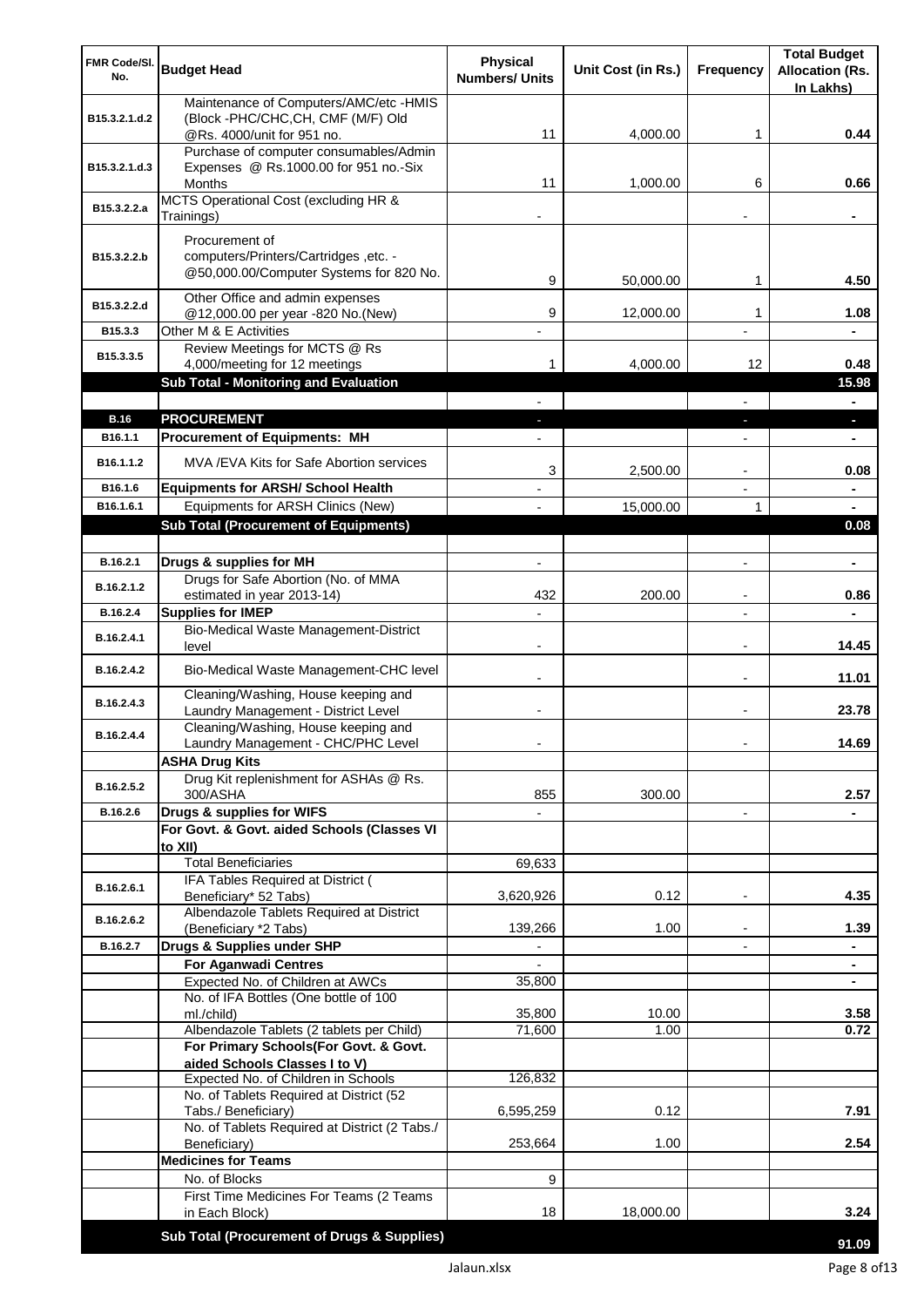| FMR Code/SI.<br>No. | <b>Budget Head</b>                                                                   | Physical<br><b>Numbers/ Units</b> | Unit Cost (in Rs.) | Frequency      | <b>Total Budget</b><br><b>Allocation (Rs.</b><br>In Lakhs) |
|---------------------|--------------------------------------------------------------------------------------|-----------------------------------|--------------------|----------------|------------------------------------------------------------|
|                     |                                                                                      |                                   |                    |                |                                                            |
| <b>B.17</b>         | <b>Drugs Warehouses/Logistics Management</b>                                         |                                   |                    |                |                                                            |
|                     | Honoraria of Staff at Regional Drug<br>Warehouse                                     |                                   |                    |                |                                                            |
|                     | Accountant                                                                           |                                   | 10,000.00          | 6              |                                                            |
|                     | Computer Operator Cum Store Keeper                                                   |                                   | 10,000.00          | 6              |                                                            |
|                     | Fork-Lift Operator cum Mechanic                                                      |                                   | 6,500.00           | 6              |                                                            |
| <b>B.17.1</b>       | Fourth class / Loader                                                                |                                   | 6,500.00           | 6              |                                                            |
|                     | Generator Operator cum Electrician                                                   |                                   | 5,000.00           | 6              |                                                            |
|                     | Sweeper                                                                              |                                   | 3,500.00           | 6              |                                                            |
|                     | <b>Armed Guards</b>                                                                  |                                   | 6,335.00           | 6              |                                                            |
|                     | <b>General Guards</b>                                                                |                                   | 5,157.00           | 6              |                                                            |
|                     | Gardener                                                                             |                                   | 3,000.00           | 6              |                                                            |
|                     | <b>Honoraria of Staff at District Drug</b>                                           |                                   |                    |                |                                                            |
|                     | Warehouse                                                                            |                                   |                    |                |                                                            |
|                     | Computer Operator Cum Store Keeper                                                   | 1                                 | 10,000.00          | 6              | 0.60                                                       |
| <b>B.17.3</b>       | Generator Operator Cum Mechanic/Electricia                                           | 1                                 | 5,000.00           | 6              | 0.30                                                       |
|                     | Loader                                                                               | 1                                 | 5,000.00           | 6              | 0.30                                                       |
|                     | Choukidar                                                                            | 1                                 | 5.000.00           | 6              | 0.30                                                       |
|                     | Part-time Sweeper                                                                    | 1                                 | 2,500.00           | 6              | 0.15                                                       |
| B.17.4.1            | <b>Operational Cost for Regional Drug ware</b>                                       |                                   |                    |                |                                                            |
|                     | House                                                                                |                                   |                    |                | ۰                                                          |
|                     | <b>Electricity Charges</b>                                                           |                                   |                    |                | ۰                                                          |
|                     | <b>Telephone Charges</b>                                                             |                                   |                    |                | ۰                                                          |
|                     | POL & Maintenance of DG Sets                                                         |                                   |                    |                | ۰                                                          |
|                     | Stationary                                                                           |                                   |                    |                | ٠                                                          |
|                     | Contingency                                                                          |                                   |                    |                |                                                            |
|                     | <b>Sub Total-Drug Ware Houses</b>                                                    |                                   |                    |                | 1.65                                                       |
|                     |                                                                                      |                                   |                    |                |                                                            |
|                     | <b>GRAND TOTAL- MISSION FLEXIPOOL</b>                                                |                                   |                    | J,             | 302.79                                                     |
|                     |                                                                                      |                                   |                    |                |                                                            |
| C                   | <b>IMMUNISATION</b><br>RI strengthening project (Review meeting,                     |                                   |                    |                | ı                                                          |
| C.1                 | Mobility support, Outreach services etc)                                             |                                   |                    |                |                                                            |
|                     | Mobility Support for supervision for district                                        |                                   |                    |                |                                                            |
| C.1.a               | level officers @Rs 250000/- Year                                                     | 1                                 | 250,000.00         |                | 2.50                                                       |
| C.1.b               | Mobility support for supervision at State                                            |                                   |                    |                |                                                            |
|                     | level                                                                                |                                   |                    |                |                                                            |
|                     | Printing and dissemination of Immunization                                           |                                   |                    |                |                                                            |
| C.1.c               | cards, tally sheets, monitoring forms etc.@                                          |                                   |                    |                |                                                            |
|                     | Rs 10 /- Beneficiary                                                                 | 41,716                            | 10.00              |                | 4.17                                                       |
|                     | Support for Quarterly State level review                                             |                                   |                    |                |                                                            |
| C.1.d               | meetings of district officer                                                         |                                   |                    |                |                                                            |
|                     | Quarterly review meetings exclusive for RI                                           |                                   |                    |                |                                                            |
| C.1.e               | at district level with Block Mos, CDPO, and                                          |                                   |                    |                |                                                            |
|                     | other stake holders (@ Rs 100/- per                                                  |                                   |                    |                |                                                            |
|                     | participant(5 participant / block)                                                   | 180                               | 100.00             |                | 0.18                                                       |
|                     | Quarterly review meetings exclusive for RI<br>at block level @Rs 50/- per person as  |                                   |                    |                |                                                            |
|                     | honorarium/Asha(For travel) & Rs 25 per                                              |                                   |                    |                |                                                            |
| C.1.f               | person at the disposal of MOIC for meeting                                           |                                   |                    |                |                                                            |
|                     | expenses (Refreshment, stationery and                                                |                                   |                    |                |                                                            |
|                     | mis.)                                                                                | 5,524                             | 75.00              |                | 4.14                                                       |
|                     | Focus on slum & underserved areas in                                                 |                                   |                    |                |                                                            |
|                     | urban areas/alternative vaccinator for slums                                         |                                   |                    |                |                                                            |
|                     | (Hiring of ANM @ 450/-per session for four                                           |                                   |                    |                |                                                            |
| C.1.g               | sessions/month/slum of 10000 population<br>and Rs.300/ month as contingency per slum |                                   |                    |                |                                                            |
|                     | i.e.Rs.2100/-month/slum of 10000                                                     |                                   |                    |                |                                                            |
|                     |                                                                                      |                                   | 2,100.00           |                | 1.51                                                       |
|                     | population)                                                                          | 72                                |                    |                |                                                            |
|                     | Mobilization of children through ASHA or                                             |                                   |                    |                |                                                            |
| C.1.h               | other mobilizers(@Rs 150/-per session)                                               | 17,013                            | 150.00             |                | 25.52                                                      |
| C.1.i               | Alternative vaccine delivery in hard to reach                                        |                                   |                    |                |                                                            |
|                     | areas(@Rs 150/-per session)<br>Alternative Vaccine Delivery in other                 | 1,296                             | 150.00             | $\overline{a}$ | 1.94                                                       |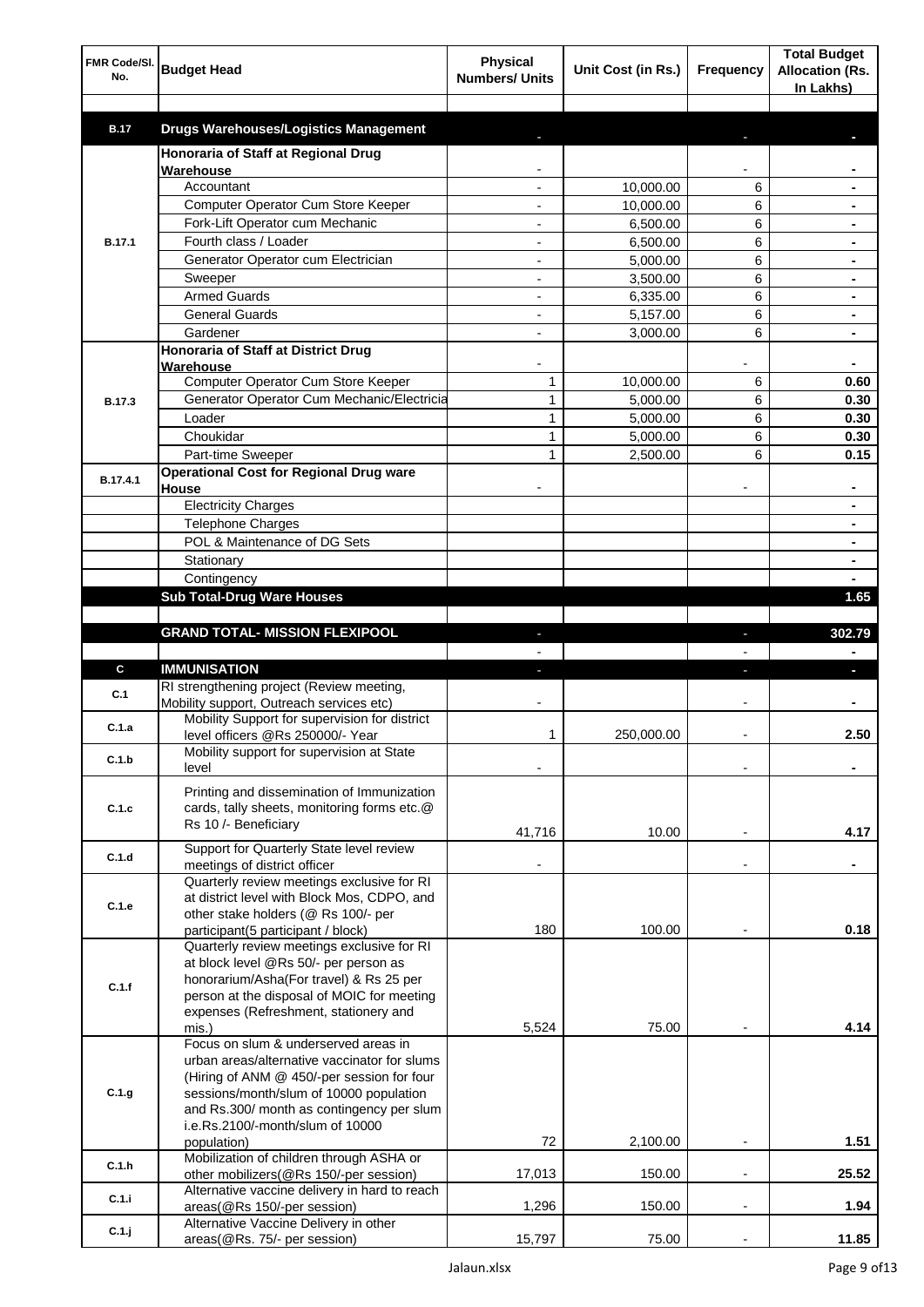| FMR Code/SI.<br>No. | <b>Budget Head</b>                                                                                                                                                              | Physical<br><b>Numbers/ Units</b> | Unit Cost (in Rs.) | Frequency                | <b>Total Budget</b><br><b>Allocation (Rs.</b><br>In Lakhs) |
|---------------------|---------------------------------------------------------------------------------------------------------------------------------------------------------------------------------|-----------------------------------|--------------------|--------------------------|------------------------------------------------------------|
| C.1.k               | To develop micro plan at sub-centre level(@<br>Rs 100/- per sub centre)                                                                                                         | 286                               | 100.00             |                          | 0.29                                                       |
| C.1.1               | For consolidation of micro plans at block<br>level (@ Rs 1000/-per block per PHC and                                                                                            |                                   |                    |                          |                                                            |
|                     | Rs 2000/- per district)<br>POL for vaccine delivery from State to                                                                                                               | 13                                | 1,000.00           |                          | 0.13                                                       |
| C.1.m               | district and from district to PHC/CHCs(@ Rs<br>150000/- per district per year)                                                                                                  | 1                                 | 150,000.00         |                          | 1.50                                                       |
| C.1.n               | Consumables for computer including<br>provision for internet access for RIMS (@                                                                                                 |                                   |                    |                          |                                                            |
|                     | Rs 400/- per month per district)                                                                                                                                                | 1                                 | 400.00             | 12                       | 0.05                                                       |
| C.1.o               | Red/Black plastic bags etc.(@ Rs 3 per bag<br>and 2 bags per session)                                                                                                           | 17,013                            | 3.00               | 2                        | 1.02                                                       |
|                     | Hub Cutter/Bleach/Hypochlorite solution/                                                                                                                                        |                                   |                    |                          |                                                            |
| C.1.p               | Twin buckets(@ Rs 1200/- per PHC/CHC<br>per year)                                                                                                                               | 13                                | 1,200.00           |                          | 0.16                                                       |
| C.1.q               | Safety Pits(@ Rs 5250/- per pit)                                                                                                                                                | 3                                 | 5,250.00           |                          | 0.16                                                       |
|                     | Other Specific requirement                                                                                                                                                      |                                   |                    | $\blacksquare$           |                                                            |
|                     | Fund for annual maintenance operation of                                                                                                                                        |                                   |                    |                          |                                                            |
|                     | WIC/WIF at division level @ Rs.40000/unit                                                                                                                                       |                                   |                    |                          |                                                            |
|                     | of WIC/WIF                                                                                                                                                                      |                                   | 40,000.00          |                          |                                                            |
|                     | POL for generators and operational<br>expenses at divisional vaccine storage point                                                                                              |                                   |                    |                          |                                                            |
| C.1.r               | @ Rs 2.00 Lakhs/ year/division vaccine                                                                                                                                          |                                   |                    |                          |                                                            |
|                     | store points                                                                                                                                                                    |                                   | 200,000.00         |                          |                                                            |
|                     | Electricity bill for WIC/WIF AT state and                                                                                                                                       |                                   |                    |                          |                                                            |
|                     | divisional level @ Rs 1.50Lakhs/year                                                                                                                                            |                                   |                    |                          |                                                            |
|                     | /division store points                                                                                                                                                          |                                   | 150,000.00         |                          |                                                            |
|                     | <b>AEFI Kits</b>                                                                                                                                                                | 56                                | 200.00             |                          | 0.11                                                       |
| C.2                 | <b>Salary of Contractual Staffs</b>                                                                                                                                             |                                   |                    | $\overline{\phantom{a}}$ |                                                            |
| C.2.2               | Computer Assistants at District level                                                                                                                                           | $\mathbf{1}$                      | 10,000.00          | 6                        | 0.60                                                       |
| C.3                 | <b>Training under Immunisation</b><br>District level Orientation training including                                                                                             | $\overline{a}$                    |                    | $\overline{a}$           |                                                            |
| C.3.1               | Hep B, Measles, AEFI & JE(wherever<br>required) for 2 days ANM, Multi Purpose<br>Health Worker (Male), LHV, Health<br>Assistant (Male/Female), Nurse Midwives,                  |                                   |                    |                          |                                                            |
|                     | BEEs & other staff (as per RCH norms) @                                                                                                                                         |                                   |                    |                          |                                                            |
|                     | Rs 46200/batch                                                                                                                                                                  | 20                                | 46,200.00          |                          | 9.24                                                       |
| C.3.2               | Three day training including Hep B, Measles<br>& JE(wherever required) of Medical Officers<br>of RI using revised MO training module) @                                         |                                   |                    |                          |                                                            |
|                     | Rs 65600/ batch                                                                                                                                                                 |                                   | 65,600.00          |                          |                                                            |
| C.3.4               | Two days cold chain handlers training for<br>block level cold chain handlers by State and<br>district cold chain officers @ Rs                                                  |                                   |                    |                          |                                                            |
|                     | 26600/batch<br>One day training of block level data handlers                                                                                                                    | 1                                 | 26,600.00          |                          | 0.27                                                       |
|                     | by DIOs and District cold chain officer to                                                                                                                                      |                                   |                    |                          |                                                            |
| C.3.5               | train about the reporting formats of                                                                                                                                            |                                   |                    |                          |                                                            |
|                     | immunization @ Rs 300/ person                                                                                                                                                   | 13                                | 300.00             | $\overline{\phantom{a}}$ | 0.04                                                       |
| C.3.6               | Intensified immunization training of front                                                                                                                                      |                                   |                    |                          |                                                            |
| C.4                 | line workers @ Rs 86660/batch<br><b>Cold Chain Maintenance</b>                                                                                                                  | 13                                | 86,660.00          | $\blacksquare$           | 11.27                                                      |
|                     | Cold chain maintenance at PHC/CHC Level                                                                                                                                         |                                   |                    |                          |                                                            |
|                     | (@Rs. 750/PHC/CHC per year)                                                                                                                                                     | 13                                | 750.00             |                          | 0.10                                                       |
|                     | Cold chain maintenance at District Level<br>(@Rs. 15000/year)                                                                                                                   | 1                                 | 15,000.00          |                          | 0.15                                                       |
| C.5                 | Asha Incentives- for full immunization @<br>RS.100 per child for full immunization in first<br>year and Rs.50 per child for ensuring<br>complete immunization up to 2nd year of |                                   |                    |                          |                                                            |
|                     | age.(94.22% of the fund)                                                                                                                                                        | 22,755                            | 150.00             |                          | 32.16                                                      |
|                     | <b>TOTOAL - ROUTINE IMMUNIZATION</b>                                                                                                                                            |                                   |                    |                          | 109.05                                                     |
|                     |                                                                                                                                                                                 |                                   |                    |                          |                                                            |
| D                   | <b>National Disease Control Programmes</b>                                                                                                                                      |                                   |                    |                          |                                                            |
|                     |                                                                                                                                                                                 |                                   |                    |                          |                                                            |
| Е                   | <b>Integrated Disease Surveillance Project</b><br>(IDSP)                                                                                                                        |                                   |                    |                          |                                                            |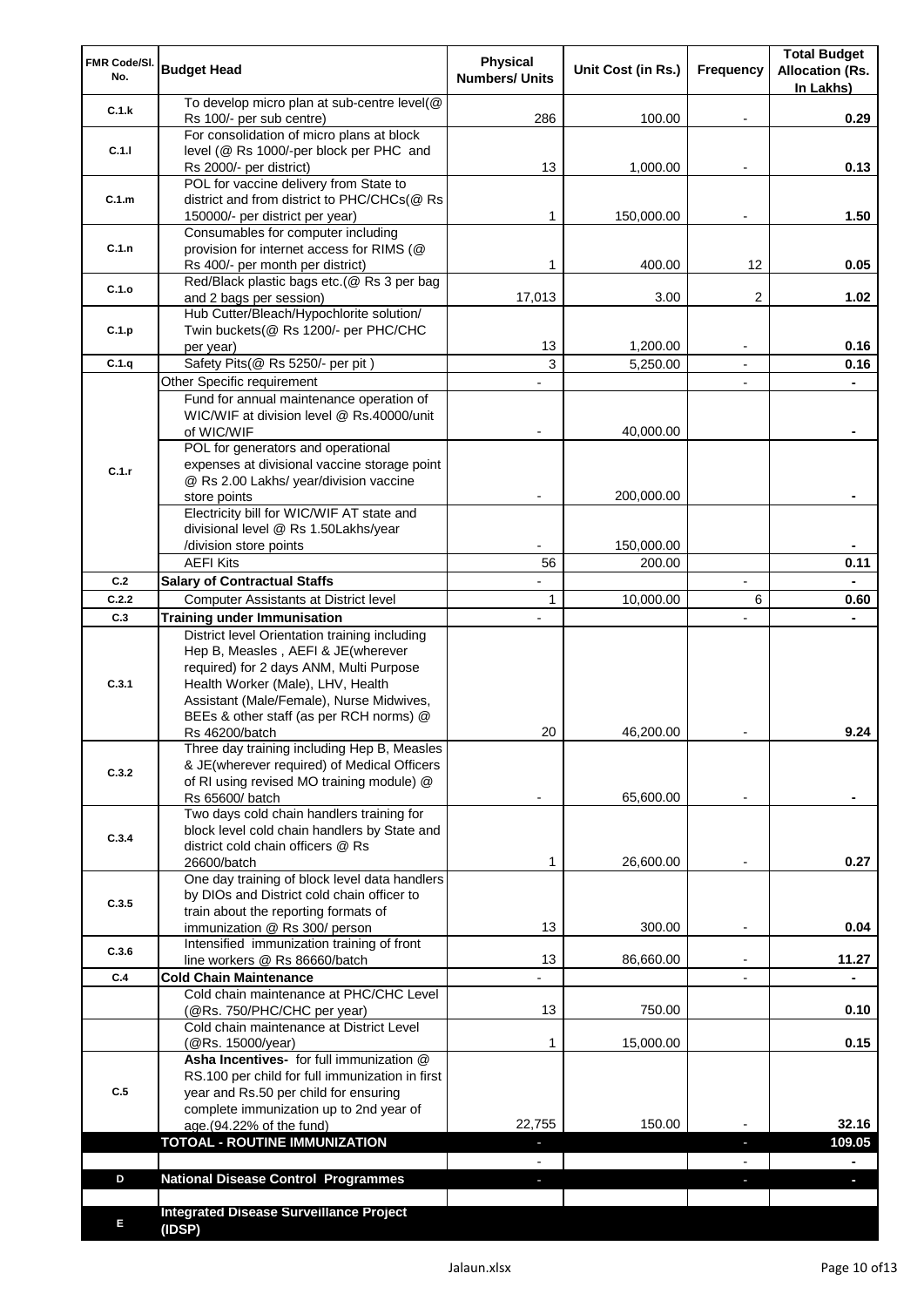| FMR Code/SI.<br>No. | <b>Budget Head</b>                                                                         | Physical<br><b>Numbers/ Units</b> | Unit Cost (in Rs.) | Frequency | <b>Total Budget</b><br><b>Allocation (Rs.</b><br>In Lakhs) |
|---------------------|--------------------------------------------------------------------------------------------|-----------------------------------|--------------------|-----------|------------------------------------------------------------|
| E.1                 | Operational Costs (Rs. 25000/0 per Month)<br>including 10 Medical Colleges                 |                                   |                    |           | 3.00                                                       |
| E.2                 |                                                                                            |                                   |                    |           |                                                            |
|                     | Remuneration for Contractual Human Resource                                                |                                   |                    |           |                                                            |
| E.2.1               | Epidemiologist (Rs. 27500-44000)                                                           |                                   |                    |           | 3.70                                                       |
| E.2.2<br>E.3.2      | Microbiologist (Rs. 27500-44000)<br>Data Manager (Rs. 18000 per Mth)                       |                                   |                    |           | 2.16                                                       |
| E.3.3               | Data Entry Operator (Rs. 11000/mth)                                                        |                                   |                    |           | 1.32                                                       |
|                     | <b>Training</b>                                                                            |                                   |                    |           |                                                            |
|                     | Medical Officers (3 days) @ Rs 50000 /                                                     |                                   |                    |           |                                                            |
| E.8                 | Batch, for one batch                                                                       |                                   |                    |           | ۰                                                          |
|                     | Hospital Pharmacists/Nurses Training (1                                                    |                                   |                    |           |                                                            |
|                     | day) @ Rs.38000 / Batch for 1 batch                                                        |                                   |                    |           |                                                            |
|                     | One Day Training of Medical College Doctors                                                |                                   |                    |           |                                                            |
| E.8                 | Costs on account of Newly Formed Districts<br><b>TOTAL-IDSP</b>                            |                                   |                    |           |                                                            |
|                     |                                                                                            |                                   |                    |           | 10.18                                                      |
|                     | <b>National Vector Borne Disease Control</b>                                               |                                   |                    |           |                                                            |
| F                   | Programme (NVBDCP)                                                                         |                                   |                    |           |                                                            |
| F.1.1               | <b>Malaria</b>                                                                             |                                   |                    |           |                                                            |
| F.1.1.b             | <b>ASHA Incentives</b>                                                                     |                                   |                    |           | 1.25                                                       |
| F.1.1.d             | Monitoring, Evaluation & Supervision &                                                     |                                   |                    |           |                                                            |
|                     | Epidemic preparedness including mobility                                                   |                                   |                    |           | 0.85                                                       |
| F.1.1.e             | IEC/BCC                                                                                    |                                   |                    |           | 0.42                                                       |
| F.1.1.g             | <b>Training/Capacity Building</b>                                                          |                                   |                    |           | 0.25                                                       |
|                     | Sub Total - Malaria                                                                        |                                   |                    |           | 2.77                                                       |
| F.1.2               | Dengue & Chikungunya                                                                       |                                   |                    |           |                                                            |
| F.1.2.a(iⅈ)         | Strengthening Surveillance for Apex Referral<br>Lab & Sentinel Surveillance Hospital       |                                   |                    |           |                                                            |
| F.1.2.c             | Monitoring/Supervision and Rapid Response                                                  |                                   |                    |           | 0.20                                                       |
| F.1.2.d             | <b>Epidemic Preparedness</b>                                                               |                                   |                    |           | 0.05                                                       |
| F.1.2.e             | Case Management                                                                            |                                   |                    |           | 0.10                                                       |
| F.1.2.f             | Vector Control And Environmental<br>Management                                             |                                   |                    |           |                                                            |
| F.1.2.g             | IEC/ BCC for Social Mobilization                                                           |                                   |                    |           | 0.10                                                       |
| F.1.2.i             | Training/Workshop                                                                          |                                   |                    |           | 0.10                                                       |
|                     | Sub Total - Dengue & Chikungunya                                                           |                                   |                    |           | 0.55                                                       |
| F.1.3               | <b>AES/JE</b>                                                                              |                                   |                    |           |                                                            |
| F.1.3.a             | Strengthening of Sentinel sites which will<br>include Diagnostics and Case Management,     |                                   |                    |           |                                                            |
|                     | supply of kits by Gol                                                                      |                                   |                    |           |                                                            |
|                     | IEC / BCC Activities & printing material                                                   |                                   |                    |           |                                                            |
| F.1.3.b             | pertaining to JE / AES                                                                     |                                   |                    |           |                                                            |
|                     | Capacity Building in case management of                                                    |                                   |                    |           |                                                            |
| F.1.3.c             | Medical Officer and paramedical from<br>PHC/CHC at district level.                         |                                   |                    |           |                                                            |
| F.1.3.d             | Monitoring and supervision                                                                 |                                   |                    |           |                                                            |
|                     | Procurement of Insecticides (Technical                                                     |                                   |                    |           |                                                            |
| F.1.3.e             | Malathion)                                                                                 |                                   |                    |           |                                                            |
| F.1.3.f             | Thermal Fog Machine (Small) @ 0.85                                                         |                                   |                    |           |                                                            |
|                     | lac/machine                                                                                |                                   |                    |           |                                                            |
| F.1.3.g             | Operational cost for Malathion fogging (As<br>per Availability of 3 MT Technical Malathion |                                   |                    |           |                                                            |
|                     | per district)                                                                              |                                   |                    |           |                                                            |
|                     | Paediatric ICU Establishment and HR &                                                      |                                   |                    |           |                                                            |
| $F.1.3.$ j          | operational cost for Paediatric ICU in                                                     |                                   |                    |           |                                                            |
|                     | <b>Endemic Districts</b>                                                                   |                                   |                    |           |                                                            |
| F.1.3.k             | ASHA Insentivization for sensitizing                                                       |                                   |                    |           |                                                            |
|                     | community<br>Sub Total - AES/JE                                                            |                                   |                    |           |                                                            |
| F.1.4               | <b>Lymphatic Filariasis</b>                                                                |                                   |                    |           |                                                            |
|                     |                                                                                            |                                   |                    |           |                                                            |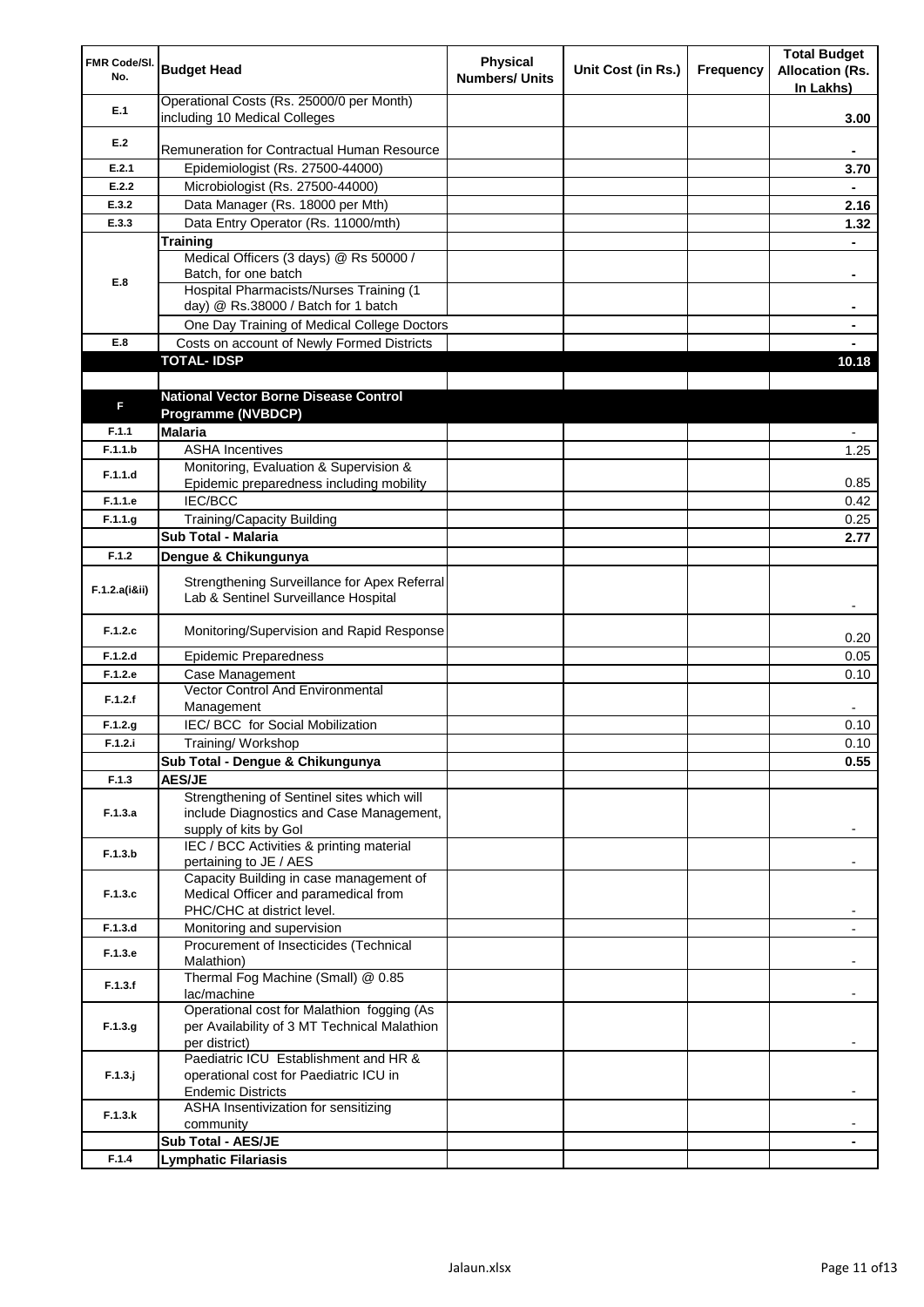| FMR Code/SI.<br>No. | <b>Budget Head</b>                                                                                                                                                                                                                                                    | <b>Physical</b><br><b>Numbers/ Units</b> | Unit Cost (in Rs.) | Frequency      | <b>Total Budget</b><br><b>Allocation (Rs.</b> |
|---------------------|-----------------------------------------------------------------------------------------------------------------------------------------------------------------------------------------------------------------------------------------------------------------------|------------------------------------------|--------------------|----------------|-----------------------------------------------|
| F.1.4.a             | State Task Force, STAC Meeting, printing<br>forms & register/ Mobility support, district<br>coordination meeting, sensitization of media<br>etc., Morbidity management, monitoring &<br>supervision and mobility support for Rapid<br>response including Line listing |                                          |                    |                | In Lakhs)<br>2.90                             |
| F.1.4.b             | Micro Filaria Survey                                                                                                                                                                                                                                                  |                                          |                    |                | 0.49                                          |
| F.1.4.c             | Post MDA Assessment by medical colleges<br>(Govt, & Private)/ ICMR institutions                                                                                                                                                                                       |                                          |                    |                | 0.14                                          |
| F.1.4.d             | Training / Sensitization of district level<br>officers on ELF & Drug Distributors /<br>Peripheral health workers                                                                                                                                                      |                                          |                    |                | 1.80                                          |
| F.1.4.e             | Specific IEC/ BCC at State, districts, PHC,<br>Sub Centre & village lable VHSC/GKs                                                                                                                                                                                    |                                          |                    |                | 1.00                                          |
| F.1.4.f             | Honorarium for Drug Distributors including<br>ASHA & Supervisors involve in MDA                                                                                                                                                                                       |                                          |                    |                | 3.50                                          |
| F.1.4.h.ii          | M.F.Survey in Non Endemic districts                                                                                                                                                                                                                                   |                                          |                    |                |                                               |
|                     | Sub Total - Lymphatic Filariasis                                                                                                                                                                                                                                      |                                          |                    |                | 9.83                                          |
| F.1.5<br>F.1.5      | Kalazar<br>Case Search/ Camp Approach                                                                                                                                                                                                                                 |                                          |                    |                |                                               |
| F.1.5.a             | Spray Pumps & Accessories                                                                                                                                                                                                                                             |                                          |                    |                |                                               |
| F.1.5.b             | Operational Cost for Spray including Spray<br>Wages & Pending liability of spray wages                                                                                                                                                                                |                                          |                    |                |                                               |
| F.1.5.c             | Mobility / P.O.L./ Supervision                                                                                                                                                                                                                                        |                                          |                    |                |                                               |
| F.1.5.d             | Monitoring & Evaluation                                                                                                                                                                                                                                               |                                          |                    |                |                                               |
| F.1.5.e/<br>F.1.5.f | Training for Spraying /IEC/<br>BCC/Advocacy/Incentive to ASHA/Loss of<br>Wages                                                                                                                                                                                        |                                          |                    |                |                                               |
|                     | Sub Total - Kalazar                                                                                                                                                                                                                                                   |                                          |                    |                |                                               |
|                     | <b>Cash grant for Decentralized commodities</b>                                                                                                                                                                                                                       |                                          |                    |                |                                               |
|                     | for Malaria + Filaria F.6                                                                                                                                                                                                                                             |                                          |                    |                |                                               |
| F.6(a,b,c,k)        | Drugs (Chloroquine, Primaquine 2.5/7.5mg)<br>and ACT                                                                                                                                                                                                                  |                                          |                    |                | 0.30                                          |
| F.6.f               | D.E.C.                                                                                                                                                                                                                                                                |                                          |                    |                | 4.37                                          |
| F.6.h               | Dengue NS 1 antigen Kit                                                                                                                                                                                                                                               |                                          |                    |                | 0.05                                          |
| F.6.i               | Larvicidal (Temephos, Bti(AS)/Bti (wp)(for<br>polluted and non polluted water)                                                                                                                                                                                        |                                          |                    |                | 0.90                                          |
|                     | <b>Sub Total- Dec.Commodities</b>                                                                                                                                                                                                                                     |                                          |                    |                | 5.62                                          |
|                     | <b>TOTAL-NVBDCP</b>                                                                                                                                                                                                                                                   |                                          |                    |                | 18.77                                         |
|                     |                                                                                                                                                                                                                                                                       |                                          |                    |                |                                               |
| G                   | <b>National Leprosy Eradication</b>                                                                                                                                                                                                                                   |                                          |                    |                |                                               |
|                     | Programme(NLEP)                                                                                                                                                                                                                                                       |                                          |                    |                |                                               |
| G.1                 | <b>Case Detection and Management</b><br>Specific Plan for high endemic blocks of low                                                                                                                                                                                  |                                          |                    |                |                                               |
| G.1.1               | endemic districts                                                                                                                                                                                                                                                     |                                          |                    |                |                                               |
|                     | No. of High endemic blocks in Low endemic<br>Districts (ANCDR more than 10)                                                                                                                                                                                           |                                          |                    |                |                                               |
|                     | House to House Visit by Search team                                                                                                                                                                                                                                   |                                          |                    | $\blacksquare$ | ۰                                             |
|                     | Confrmaton of suspect                                                                                                                                                                                                                                                 |                                          |                    |                | ۰                                             |
|                     | Intensive IEC Activity                                                                                                                                                                                                                                                |                                          |                    |                | ۰                                             |
| G.1.2               | <b>Services in Urban services</b><br>Urban Project 2 Mega cities, 2 medium City                                                                                                                                                                                       |                                          |                    |                | $\blacksquare$                                |
|                     | 2, 8 Medium City 1, 40 Townships                                                                                                                                                                                                                                      |                                          |                    |                | 1.14                                          |
| G.1.3               | <b>ASHA involvement</b><br><b>ASHA Sensitization</b>                                                                                                                                                                                                                  |                                          |                    |                | 0.098                                         |
|                     | <b>ASHA Incentive for Services</b>                                                                                                                                                                                                                                    |                                          |                    |                | 0.140                                         |
| G.1.4               | <b>Materials &amp; Supplies</b>                                                                                                                                                                                                                                       |                                          |                    |                |                                               |
|                     | Supportive Drugs & Dressing materials                                                                                                                                                                                                                                 |                                          |                    |                | 0.40                                          |
|                     | Laboratory reagents and equipments                                                                                                                                                                                                                                    |                                          |                    |                |                                               |
|                     | scalpels etc.<br>Printing works                                                                                                                                                                                                                                       |                                          |                    |                | 0.08                                          |
| G.1.5               | <b>NGO Services</b>                                                                                                                                                                                                                                                   |                                          |                    |                | 0.22<br>$\blacksquare$                        |
| G.2                 | <b>DPMR</b>                                                                                                                                                                                                                                                           |                                          |                    |                | $\blacksquare$                                |
|                     |                                                                                                                                                                                                                                                                       |                                          |                    |                |                                               |